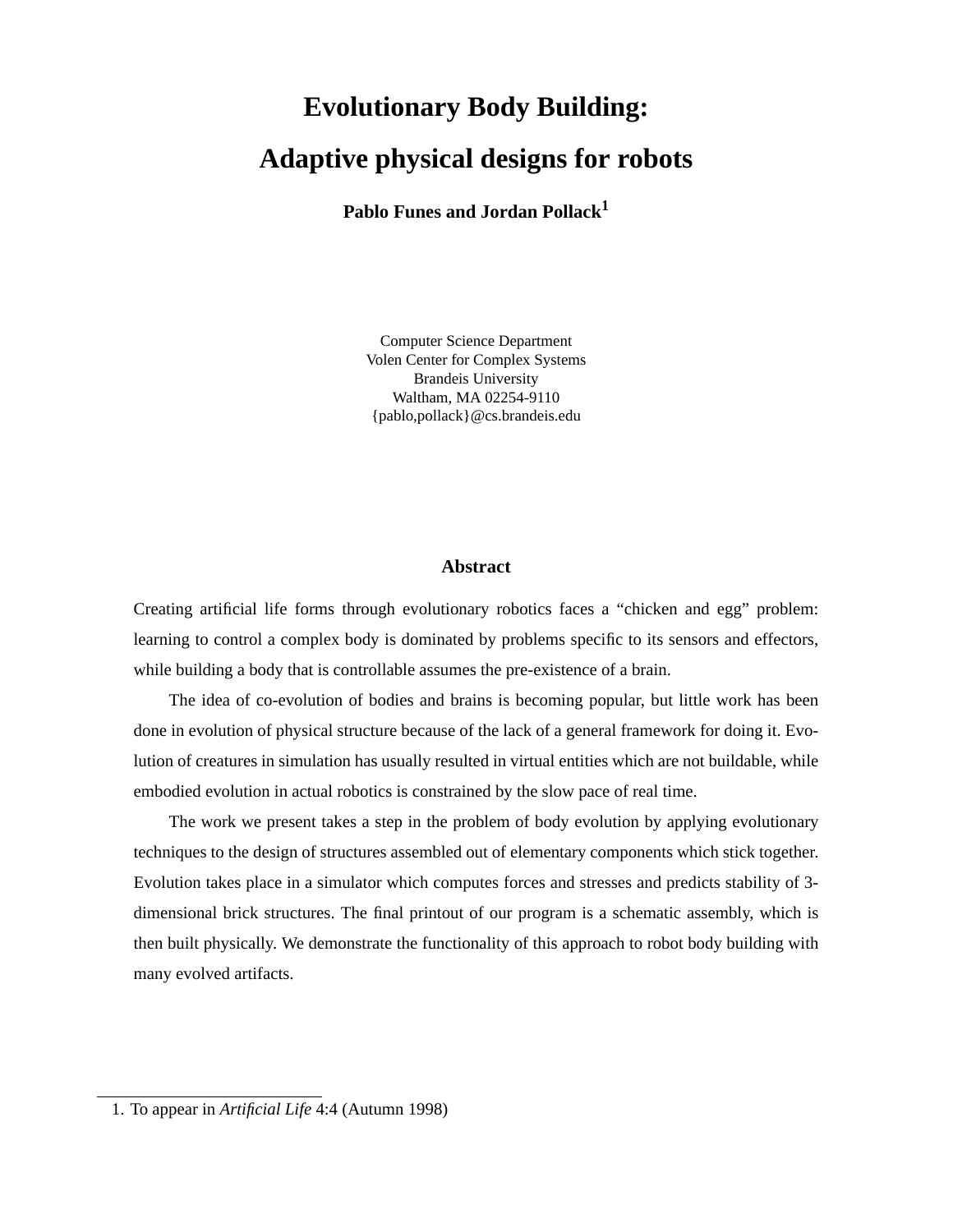# **1. Introduction**

Evolutionary Robotics has traditionally focused in evolving robot controllers to provide a given robot platform — either real or simulated — with a custom brain that, once downloaded, produces an adequate behavior. The process of adaptation through evolutionary search allows these artificial life forms with evolved brains to perform in the environments they inhabit.

The observation can be made, however, that evolution of a creature's controlling brain is just one part of the problem of artificial evolution of life — a creature that adapts to an environment needs an adequate body to inhabit. The body and brains of a robot should evolve together to constitute an adaptive organism. This is the case in natural life forms where new actions require new capabilities in the body along with the corresponding new brain functions to execute them.

Karl Sims' work [35, 36] stands out as an example of how the combination of brain and structure evolution with physically inspired simulation can give rise to complex agents that cope with difficult domains. Following Ngo and Marks [31], Sims evolved virtual creatures that have both body design and control programs created by an evolutionary computation process.

Despite their beautiful realism, Sims' organisms are far from real. His simulations do not consider the mechanical feasibility of the articulations between different elements, which in fact overlap each other at the joints, nor the existence of real world mechanisms that could produce the forces responsible for their movements. There was no attempt to constrain his simulations so real robots could be built.

That is the subject of our work.

# **1.1. Background and related work**

The intention of co-evolving brains and morphology together for real robots has been around since the dawn of evolutionary robotics. Cliff, Husbands and Harvey said in one of their first papers, "we advocate [...] the concurrent evolution of visual sensor morphology and the control networks: separating mor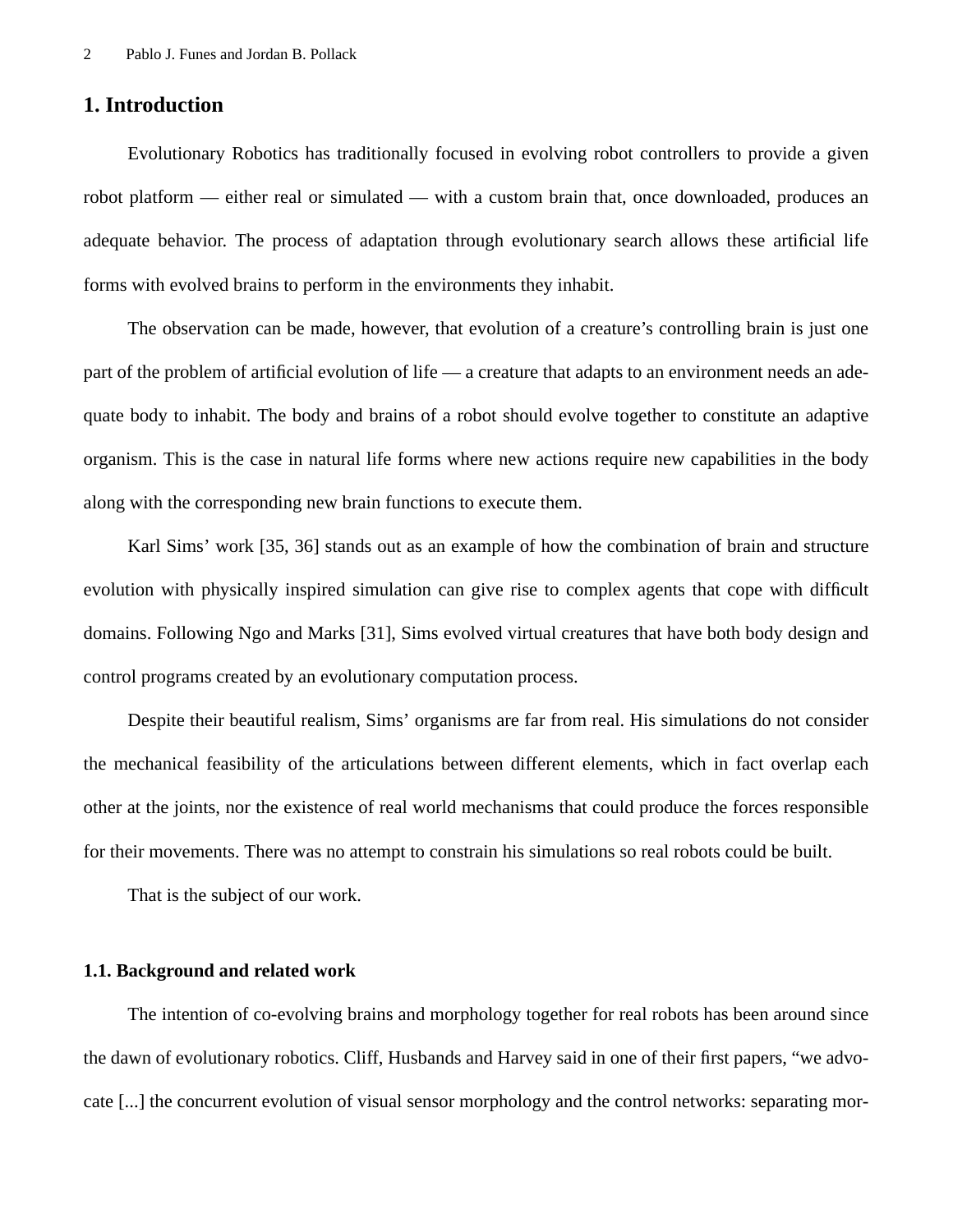phology from control is [...] difficult to justify from an evolutionary perspective and potentially misleading" [7, p. 3]. But evolution of robot bodies remains limited mostly to adjusting parameters of the sensory configuration (sensor positioning, and direction, receptive fields, and so on). [8, 27]. Recent work by Lund, Hallam and Lee [29] addresses some morphological issues, such as body size and wheel radius together with evolution of a robot control program.

The field of Evolutionary Hardware, which does adaptation of reconfigurable electronics, makes a strong claim, that evolution can take advantage of emergent physical properties of the medium which human designers overlook [38]. Indeed, evolution in reconfigurable electronics, rather than in simulation of electronics, has advantages in speed. But evolution in mechanical hardware is much slower than in simulation — e.g. experiments which last a week [12]. While the argument for embodied evolution in mechanical hardware is similar — that the evolved controllers can exploit all sorts of behaviors an engineer cannot predict — we believe that it is obvious both in Sims' work, and our own below, that evolving in an interesting simulator of physics also results in the exploitation of emergent behaviors.

Our intention is to shed light onto the problem of evolving bodies for robots. In order to do so, we set aside the issue of control. Rather than extending an existing setup for evolution of control we focus solely on the evolution of complete physical structures which *could* be robot bodies.

Evolutionary body building is an area in need of basic research to identify techniques, features and problems towards creating the tools required for the future incorporation of true adaptive physicality into evolutionary robotics.

We believe that is not a matter of using advanced genetic algorithms or engineering a great deal of previous knowledge into elaborate fitness functions; not even a sophisticated simulation is required. We show how modular components can be easily represented and modeled to capture the relevant features of the physics of composite structures.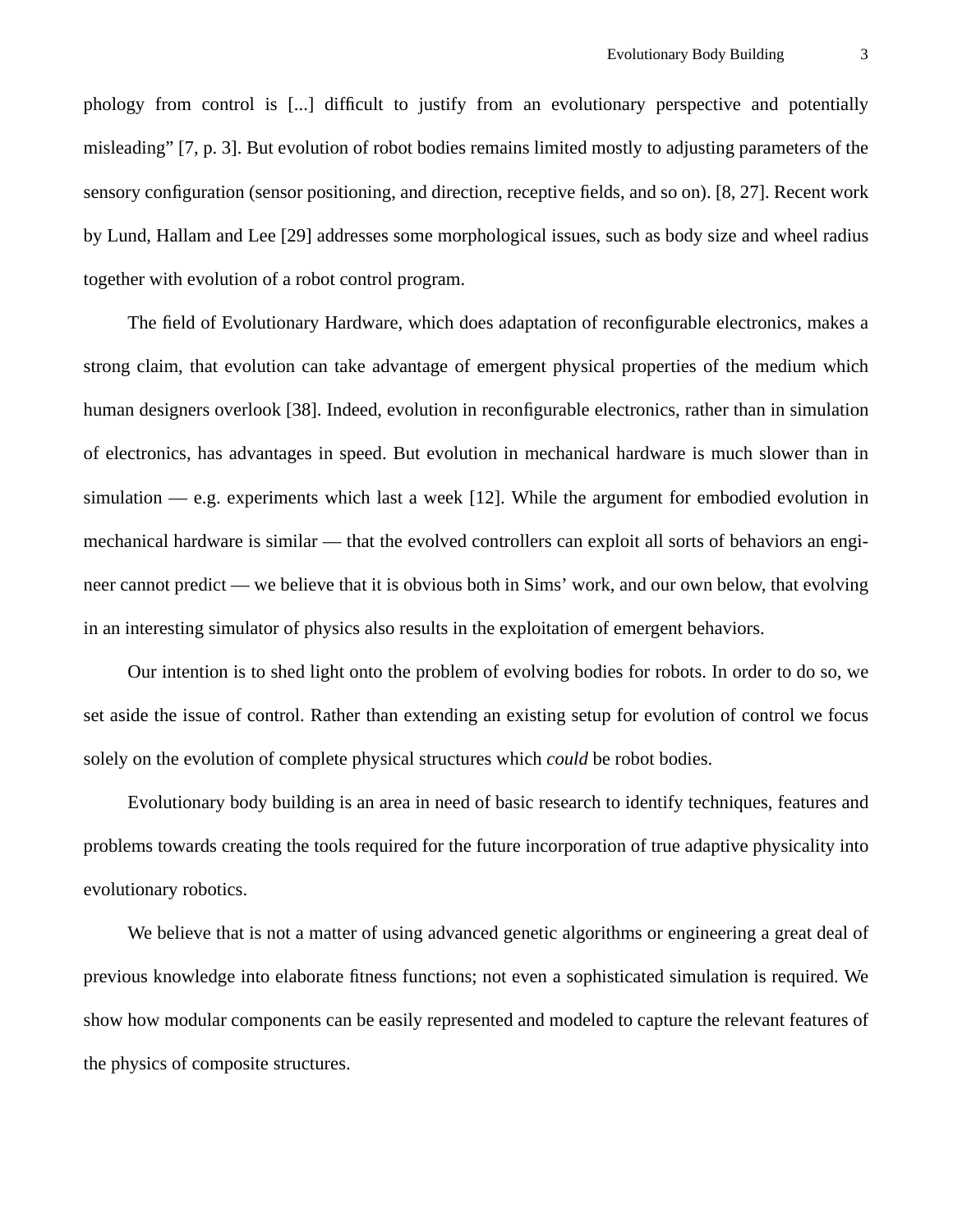In order to obtain buildable bodies while keeping both computational and fabrication costs to the minimum, our approach is to exploit the benefits of mass production, using available modular elements — toy bricks in this case — capable of being assembled into arbitrary configurations. We have chosen Lego<sup>1</sup> bricks as a substrate. Legos are well known for their flexibility for crafting low cost, handy designs of vehicles and structures (as in [39], for example). Their simple modular concept make Legos a good ground for doing evolution of computer simulated structures which can be built and deployed.

Our simulation starts with a simple model of breakage and uses network flow algorithms to simulate whole structures. Addressing the most primitive problems first we are evolving elementary structural properties such as solidity, lightness, resistance, shape.

Other fields, outside robotics, of course, bear on the problem of physical form for robotics: Evolutionary Design, evolving design plans for complex shapes of plausible objects, and Structural Engineering, evolving optimal shapes under Finite Element Modelling (FEM) [41] simulation.

Evolutionary Design, that is, the utilization of evolutionary computation techniques for industrial design, is a new research area where Peter Bentley's Ph.D. Thesis [3] is ground-breaking work. Bentley uses a GA to evolve shapes for solid objects directed by multiple fitness measures. His evolved designs include tables, prisms, even vehicle profiles. Bentley's search algorithms use combinations of fitness measures ("Size", "Mass", "No Fragmentation", "Flat Upper Surface", "Supportiveness", etc.) that include some physical constraints, like center of mass positioning or total weight. Lacking a physical simulation model, he simply relies on such *ad hoc* measures to guide evolution in each case.

The Structural Engineering problem called "structural topology optimization" addresses finding an optimal shape for a component, a piece of material that is to be subject to known stresses but at the same time be as cheap, light or small as possible. Applications of GA's to this problem [5, 34] use a genetic representation of the space of all valid shapes and construct a FEM model to evaluate fitness. In [5] for

<sup>1.</sup> Lego is a registered trademark of the Lego group.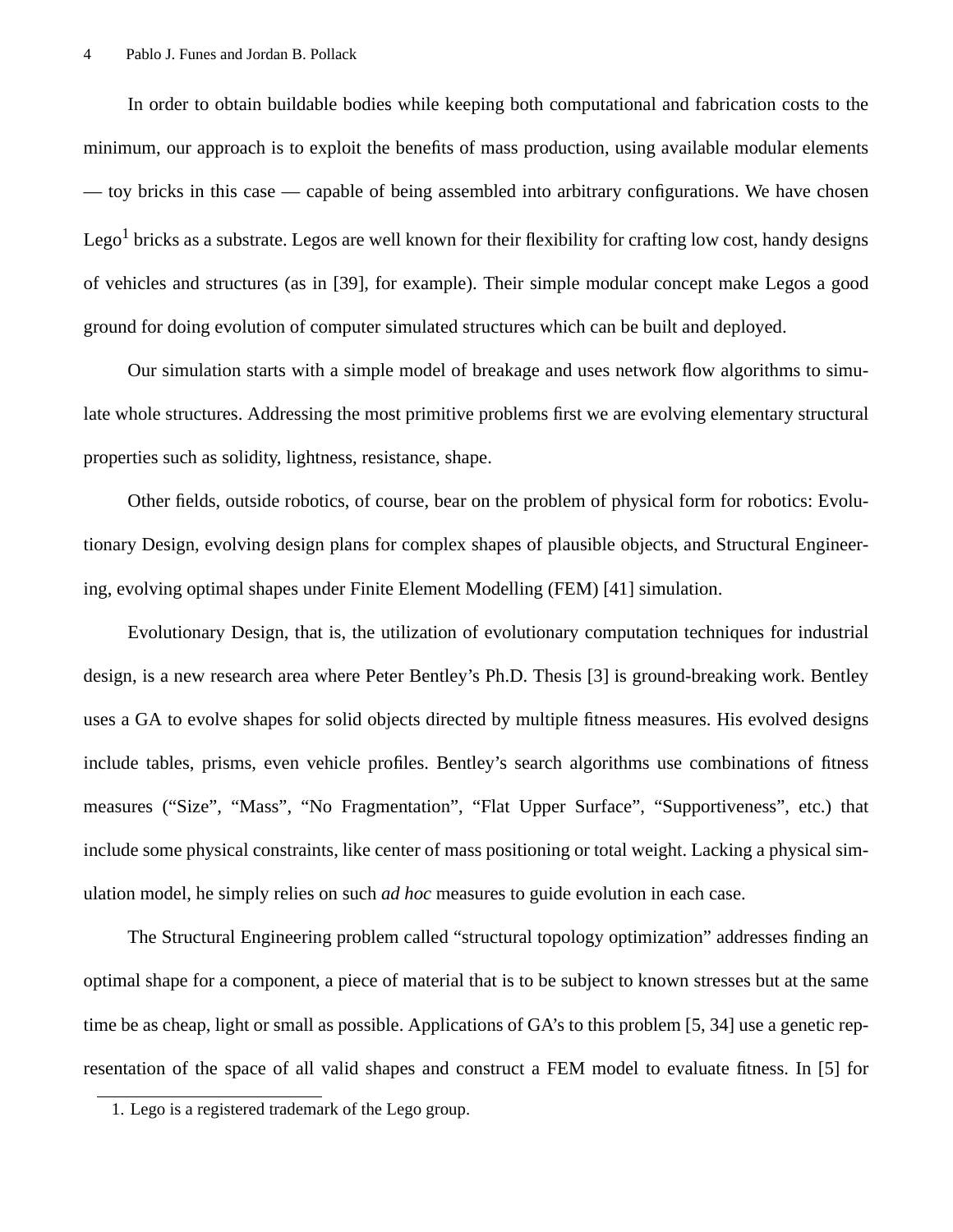example, the algorithm has to minimize weight and maximize stiffness of a beam at the same time, evolving the topology of the cross-section.

Four elements need to be put together to evolve bodies: simulation, representation, fitness measure and evolutionary algorithm.



Our work incorporates a model of the physical properties of Lego structures into an evolutionary process that freely combines bricks of different shape and size into structures that are evaluated by how well they perform a desired function. The resulting objects are not based in common design knowledge on how to build with brick toys; instead, the computer discovers stable structures on its own through the interaction of the evolutionary search process and the physical model.

In the rest of this paper we introduce the problem of simulation first (section 2), then describe our own simulator (3) and the GA used to evolve structures (4), results (5) and discussion  $(6 - 7)$ .

# **2. Simulation for Evolution**

The problem of simulation is a subject of active debate in the robotics community. Whereas simulating presents enormous difficulties [4, 30], embodied evolution [12] is constrained by the slow pace of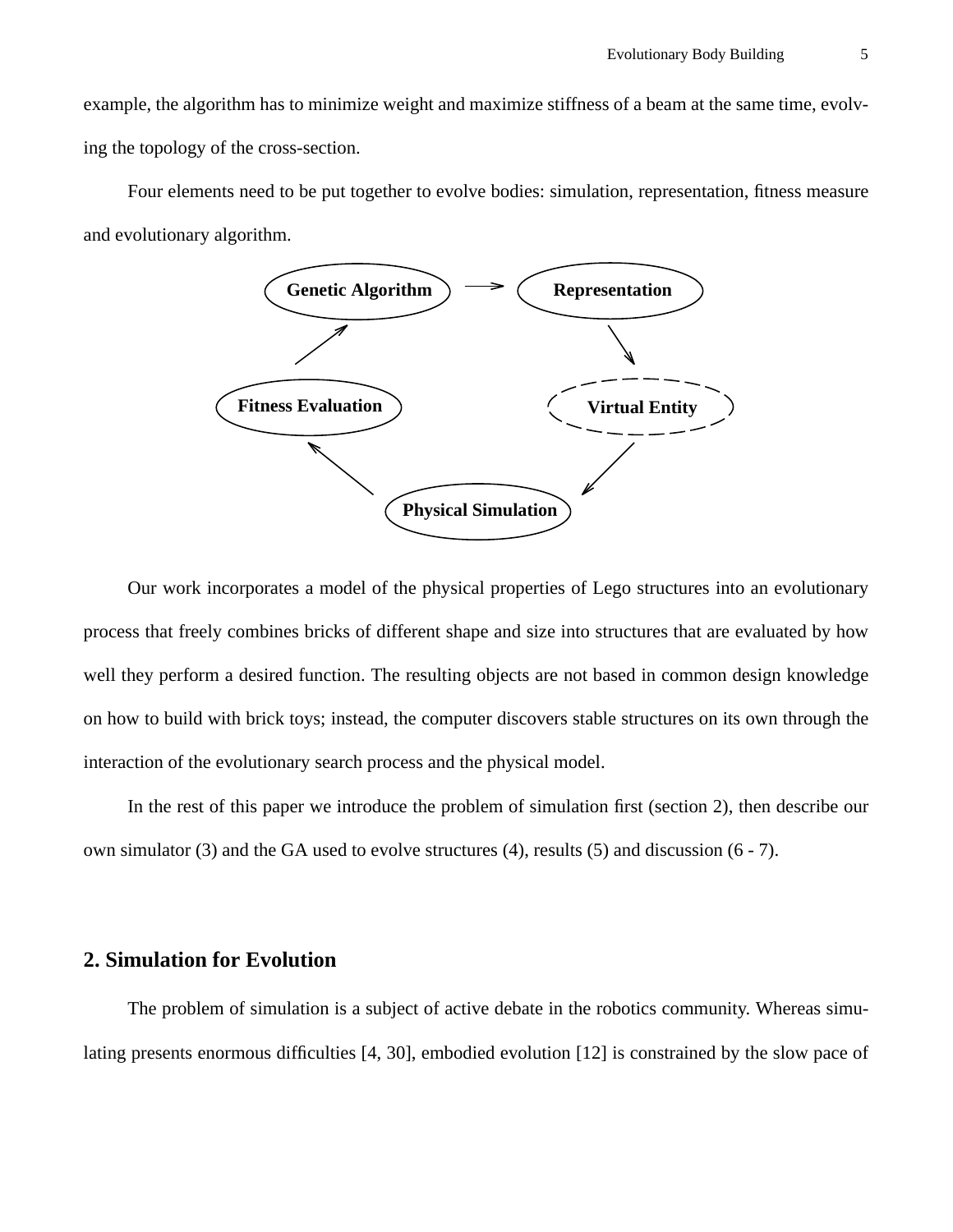real-time interaction. We agree with Jakobi [23] in going for simulation at the right level, aiming at the aspects of reality that will insure robust, transferable behaviors.

In order to evolve both the morphology and behavior of machines which can be manufactured, one must have a simulator that operates under several constraints, and a resultant controller which is adaptive enough to cover the gap between simulated and real world.

A simulator for evolving morphology should have the following properties:

- **Universal** the simulator should cover an infinite general space of mechanisms.
- **Conservative** because simulation is never perfect, it should preserve a margin of safety.
- **Efficient** it should be quicker to test in simulation than through physical production and test.
- **Buildable** results should be convertible from a simulation to a real object

We have obtained some promising results working with 2D and 3D structures of Lego bricks using a simulation based on an idealized representation. Our central concept is the maximum stress torque that the union between a pair of bricks can resist. Given a Lego structure, is it possible that all the stresses between every pair of joined bricks fall below their maximum? If the answer is yes, we predict that this structure is capable of holding its own weight — therefore, it is buildable.

Our simulation for bricks has some similarities to  $FEM<sup>1</sup>$  in that a network is created — a node for every brick — and our stability equations are propagated throughout. Due to our simplified conception of what a brick is  $-$  just a connection that propagates loads between joints  $-$  the equations we have to

<sup>1.</sup> The Finite Element Modelling (FEM) [41] in structural engineering, discretizes a body, approximating it with a "mesh", a network that substitutes a differential equation, of difficult solution, with a finite number of difference equations, evaluated at the nodes of the mesh.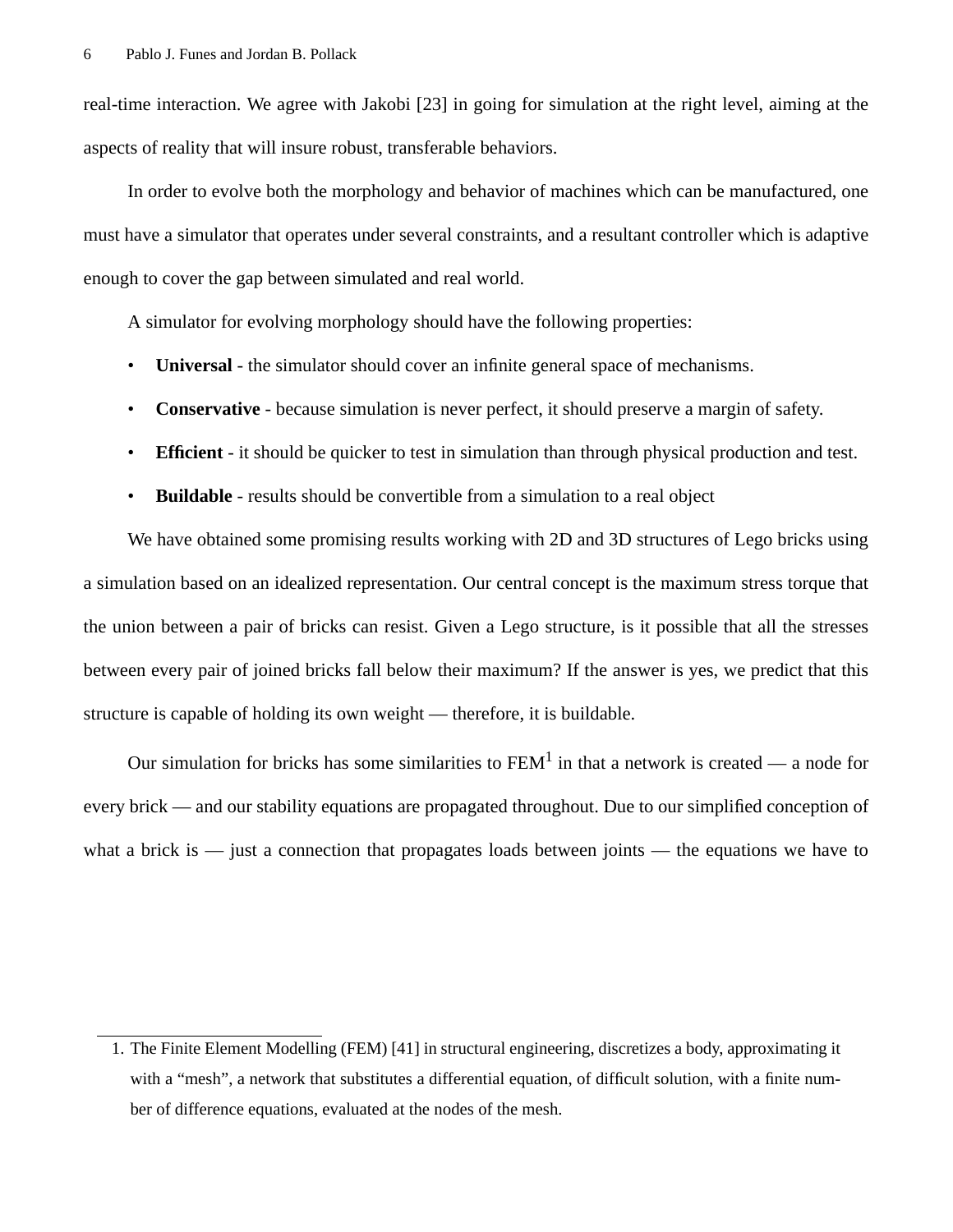solve are interval formulas. This is closer to a  $QP<sup>1</sup>$  representation than to standard structural/mechanical engineering models.

Our group is working on other alternatives as well. One of them is to take a complete state of the art mechanical/structural CAD/CAM software package and use it as a separate 'black box' to evaluate a structure in simulated physics [21]. The trade-off is that, whereas simplified models can be better suited for particular applications, general purpose tools may save a lot of time in conceiving and implementing such specialized models.

# **3. Networks of Torque Propagation: Simulation of Brick Structures**

The resistance of the plastic material (ABS-acrylonitrile butadiene styrene) of Lego bricks far surpasses the force necessary to either join two of them together or break their unions. This makes it possible to conceive a model that ignores the resistance of the material and evaluates the stress forces over a group of bricks only at their union areas. If a Lego structure fails, it will generally do so at the joints, but the actual bricks will not be damaged.

This characteristic of Lego structures makes their discretization for modelling an obvious step. Instead of imposing an artificial mesh for simulation purposes only, these structures are already made of relatively large discrete units. A first simplification is thus to ignore the physical characteristics of the bricks and study only those of their unions.

<sup>1.</sup> A classic field in AI, Qualitative Physics (QP), deals with mechanical and physical knowledge representation. A logical representation of a mechanism, such as a Heat Pump [13] or a String [17] is used to obtain simulations, or envisionments, of the future behavior of the mechanism. Instead of complete physical laws, simple rules lead to useful predictions.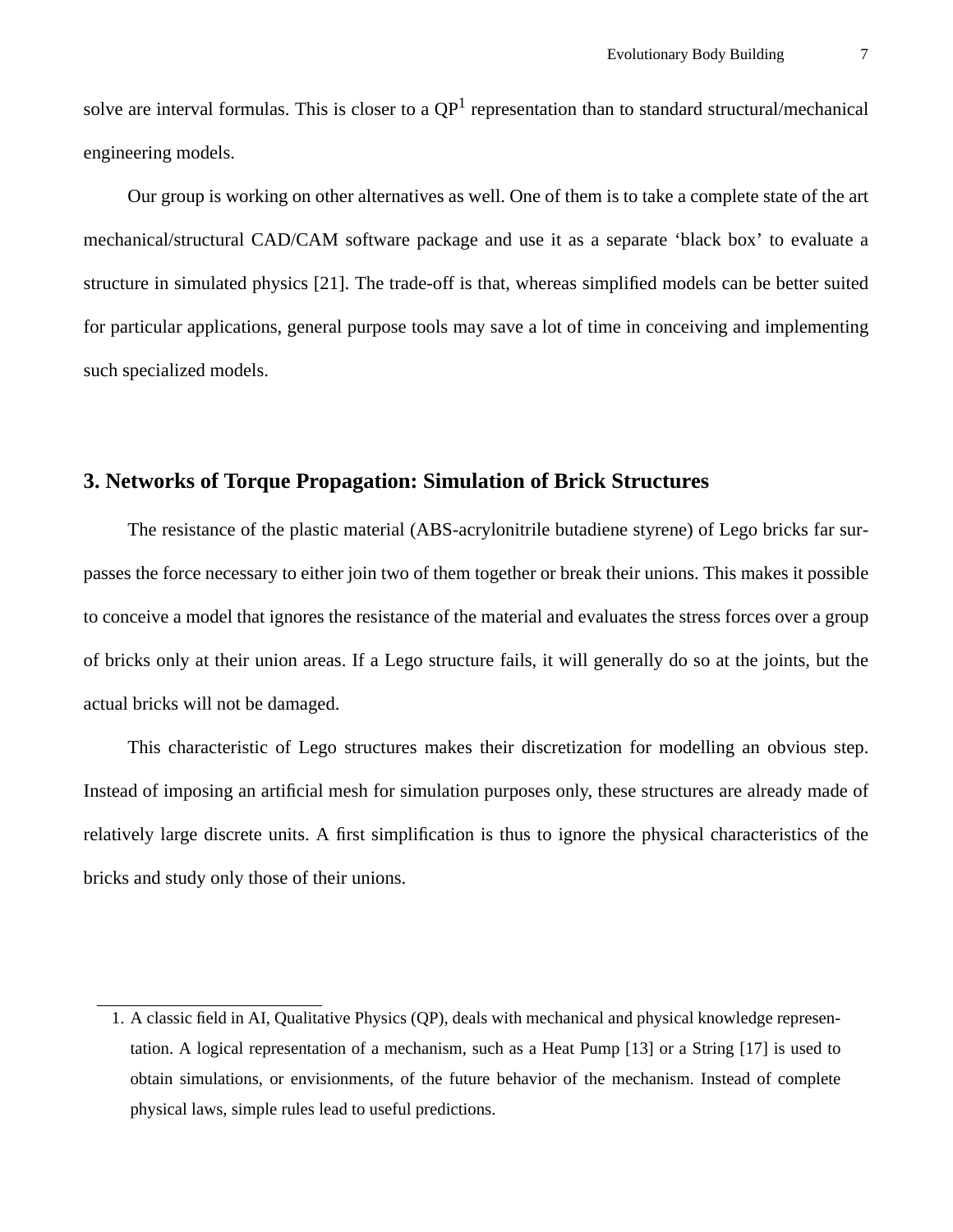Our second simplification is to ignore bending effects. In standard structural analysis, the effects of stress are observed as deformation of the original shape of a body. Here strain deformations are ignored altogether.

#### **3.1. Lego joints in two dimensions**

We began considering two-dimensional structures, assuming that all the bricks are of width 1, assembled in a plane. We observed that a 'fulcrum' effect, the angular torque exerted over such a joint, constitutes the principal cause for the breakage of a stressed structure of Lego bricks. Our model describes the system of static forces inside a complex structure of Lego bricks as a network of rotational joints located at each union between brick pairs and subject to loads (fig. 2).



**fig. 1.** Fulcrum effect: a 2×1 union resists more than twice the load of a 1×1 because the second knob is farther away from the axis of rotation.

Bricks joined by just one knob resist only a small amount of torque; bigger unions are stronger. The resistance of the joint should depend on the number of knobs involved. We measured the minimum amount of stress that different linear  $(1\times1, 2\times1, 3\times1,$  etc., as in fig. 1) unions of brick pairs support (table 1).

Given a structure formed by a combination of bricks, our model builds a network with joints of different capacities, according to the table. Each idealized joint is placed at the center of the area of contact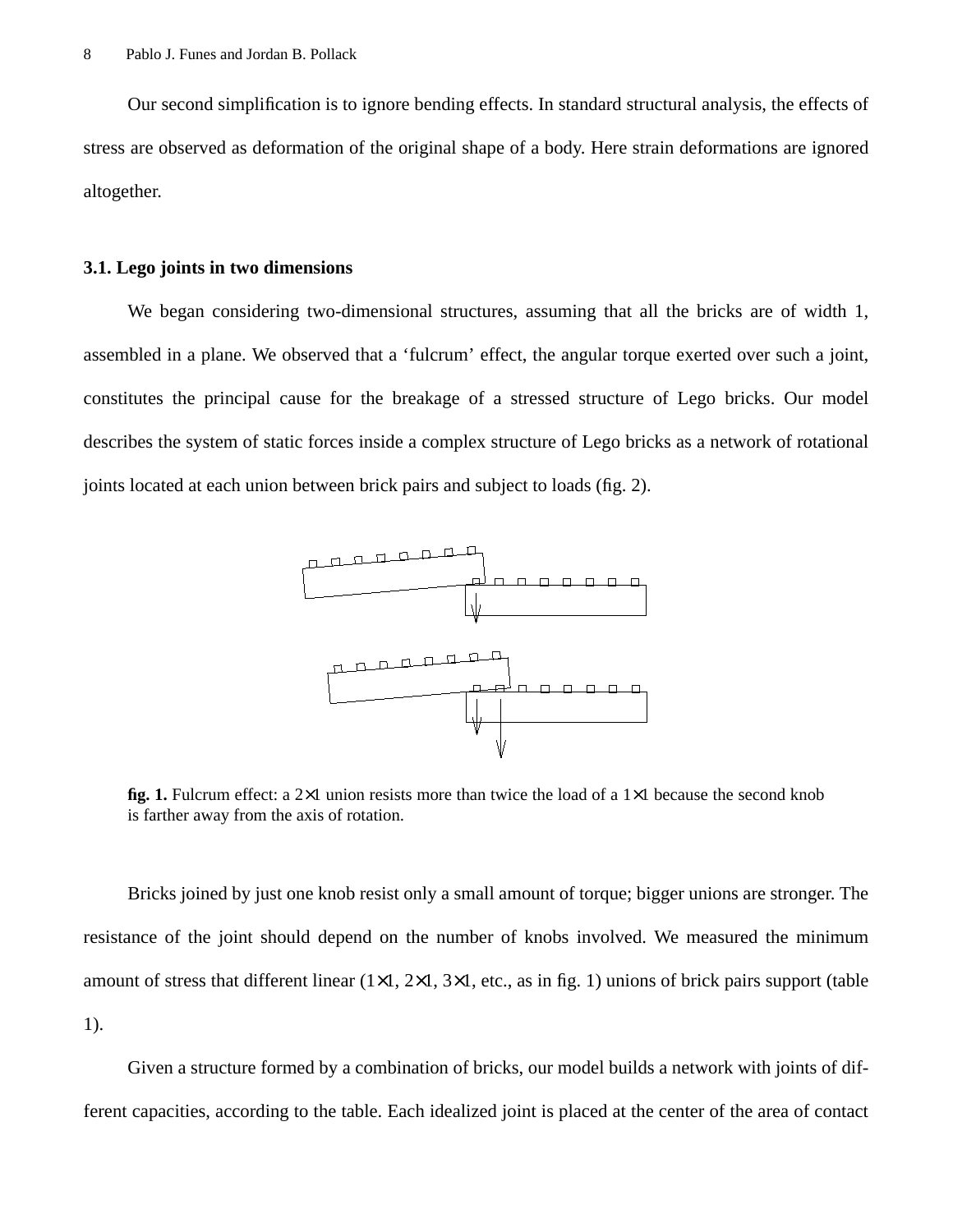| Joint<br>size(knobs) | Approximate torque<br>capacity<br>$(N-m \times 10^{-6})$ |
|----------------------|----------------------------------------------------------|
| 1                    | 10.4                                                     |
| $\overline{2}$       | 50.2                                                     |
| 3                    | 89.6                                                     |
| 4                    | 157.3                                                    |
| 5                    | 281.6                                                    |
| 6                    | 339.2                                                    |
|                      | 364.5                                                    |

#### Table 1. Estimated minimal torque capacities of the basic types of joints

between a pair of bricks. A margin of safety, set to 20% in our experiments, is discounted from the resistances of all joints in the structure, to ensure robustness in the model's predictions.

All forces acting in the structure have to be in equilibrium for it to be static. Each brick generates, by its weight, a gravitational force acting downwards. There may be other forces generated by external loads.

Each force acts has a site of application in one brick — e.g. each brick's weight is a force applied to itself — and has to be cancelled by one or more reaction forces for that brick to be stable. These reaction forces can come from any of the joints that connect it to neighbor bricks. In that case the force is transmitted through the joint to the connected brick. Thus, by the action-reaction principle, a load is propagated through the network until finally absorbed by a fixed body — the 'ground'.

This principle of propagation of forces, combined with the limitations imposed to each individual joint, generates a set of equations (section 3.3). A solution means that there is a way to distribute all the forces along the structure. Our operating heuristic is this: As long as there is a way to distribute the weights among the network of bricks such that no joint is stressed beyond its maximum capacity, the structure will not break.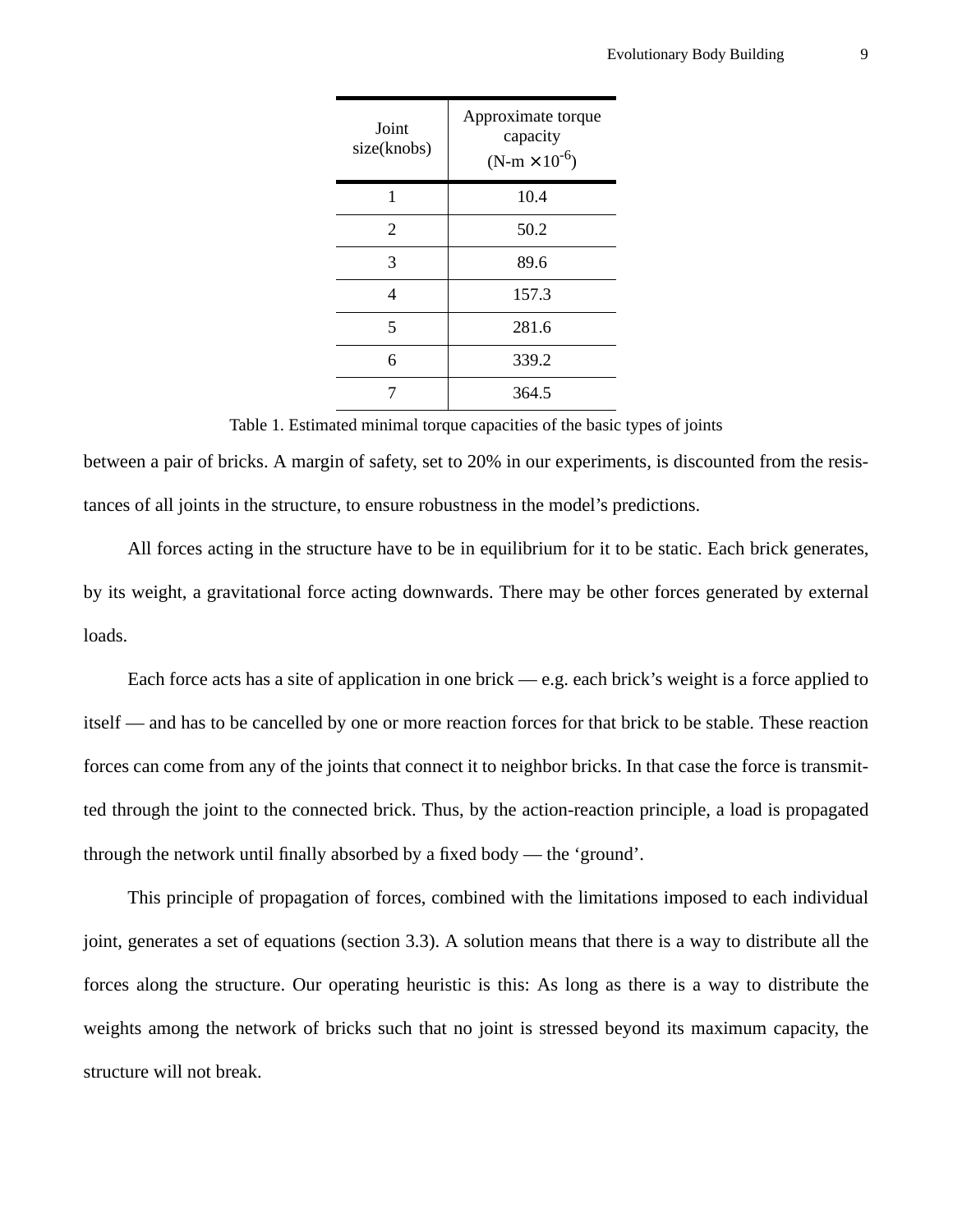

**fig. 2.** Model of a 2D lego structure showing the brick outlines (rectangles), centers of mass (circles), joints (diagonal lines, with axis located at the star), and "ground" where the structure is attached (shaded area). The thickness of the joint's lines is proportional to the strength of the joint. A distribution of forces was calculated: highly stressed joints are shown in light color, whereas those more relaxed are darker. Note that the *x* and *y* axis are in different scales.

#### **3.2. From 2- to 3-dimensional joints**

In order to extend our model of networks of torque propagation to cover three-dimensional brick structures, our definition of joint needs to be extended. Before, all brick unions could be described with one integer quantity — the number of knobs that join two bricks. Now, in the three dimensional case, these unions are *n*-by-*m* rectangles. Two 2×4 bricks for example can be stuck together in 8 different types of joints: 1×1, 1×2, 1×3, 1×4, 2×1, 2×2, 2×3, 2×4.

We know already, from the one dimensional case, how  $n \times 1$  unions respond to forces acting along the *x* axis alone. A 2×1 union supports more than double the torque admitted by a 1×1, the reason being that the brick itself acts as a fulcrum (fig. 1). The distance from the border to the first knob is shorter than the distance to the second knob, resulting in a lower multiplication of the force for the second knob. This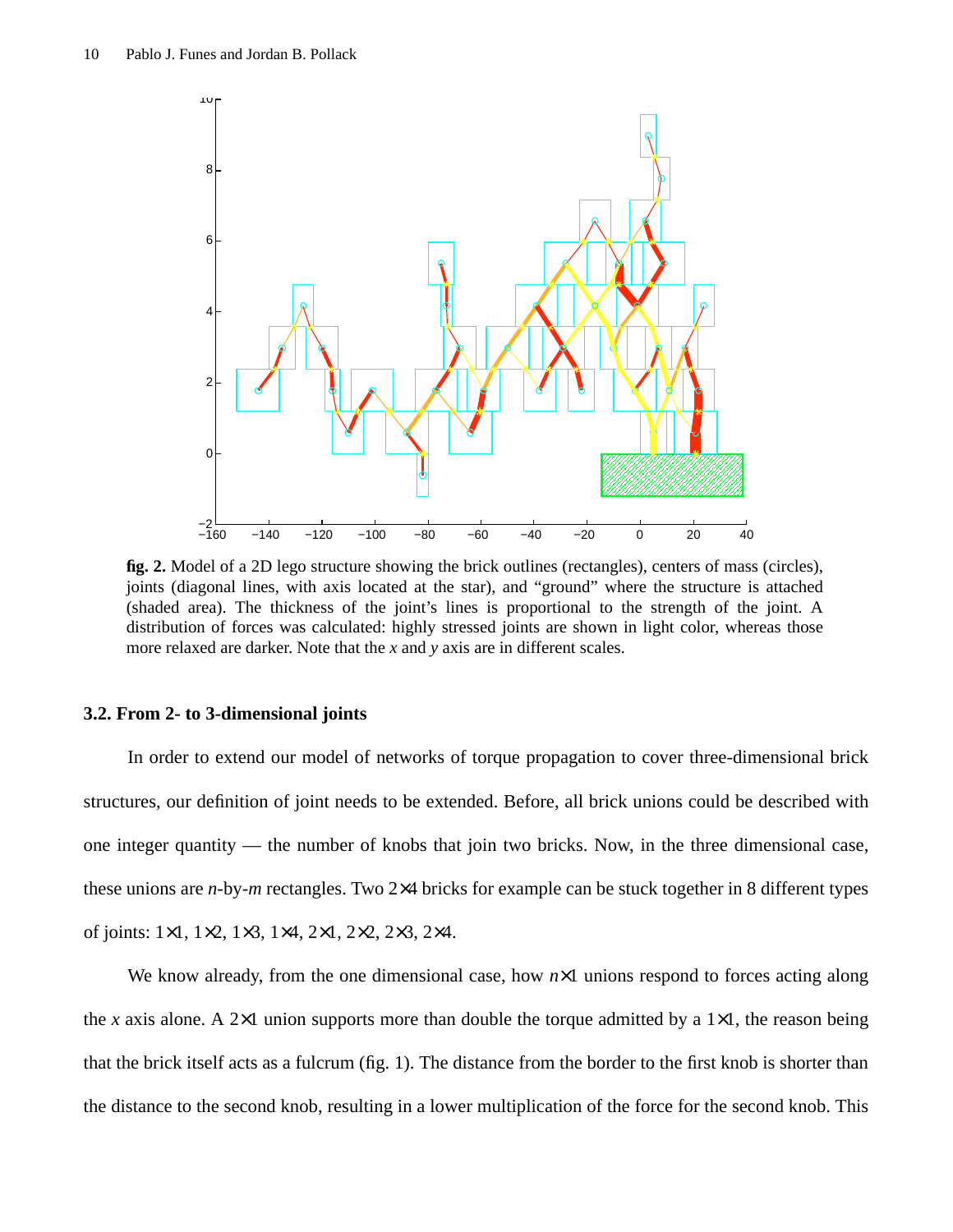fulcrum effect does not happen when the force is orthogonal to the line of knobs. A  $1\times 2$  union can be considered as two  $1\times1$  unions, or as one joint with double the strength of a  $1\times1$  (fig. 3).

In other words, when torque is applied along a sequence of stuck knobs, the fulcrum effect will expand the resistance of the joint beyond linearity (as in table 1). But when the torque arm is perpendicular instead, knob actions are independent and expansion is just linear.



**fig. 3.** Two-dimensional brick joint: bricks A and B overlap in a 4×2 joint J. Along *x* the joint is a double 4×1 joint. Along the *y* axis it is a quadruple 2×1-joint.

We thus state the following *dimensional independence assumption*: Two bricks united by  $n \times m$ overlapping knobs will form a joint with a capacity *Kx* along the *x* axis equal to *m* times the capacity of one *n*-joint and *Ky* along the *y* axis equal to *n* times the capacity of an *m*-joint.

We are assuming dimensional independence; it could be the case, however, that a force exerted along one axis either weakens or strengthens the resistance in the orthogonal dimension. Our measurements so far suggest that the presence of stress along one axis does not modify the resistance along the other. It is probably the case that the rectangular shape of the joint makes it stronger for diagonal forces, justifying this simplification. More comprehensive physical tests will be required to confirm this assumption.

Thus, to test the resistance of a composite joint to any spatial force  $f$  we have to separate it into its two components, *fx* on the *xz* plane and *fy* on the *yz* plane. These components induce two torques τ*x,* τ*y*. To break the joint either τ*x* must be larger than *Kx* or τ*y* larger than *Ky.* With this procedure we induce,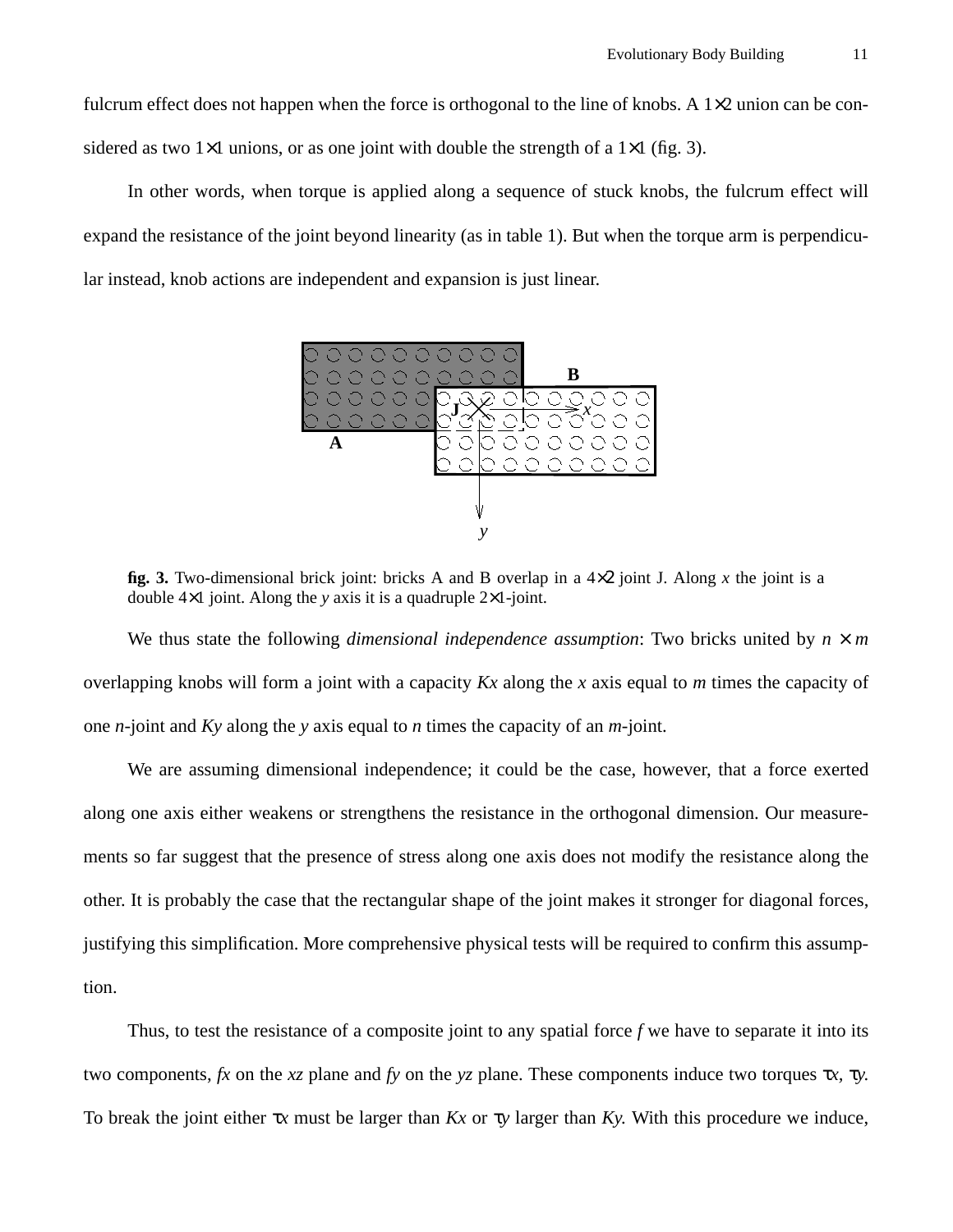from a 3-dimensional brick structure, two separate 2-dimensional systems of joints, one for the *x* components of torques and joints and the other for the *y* components. The structure is stable if and only if both 2 dimensional projections are stable networks (figs. 4 and 5).





**fig. 4.** Structure of Lego bricks generated by our evolutionary process. The underlying physical model is shown.

Our model for a 2D structure of bricks generates a network, identifying bricks, joints, centers of mass and forces, as described above (see [15] for more details). Each force, either the weight of one of the bricks or an external load, will have to be absorbed by the joints in the structure and transmitted to the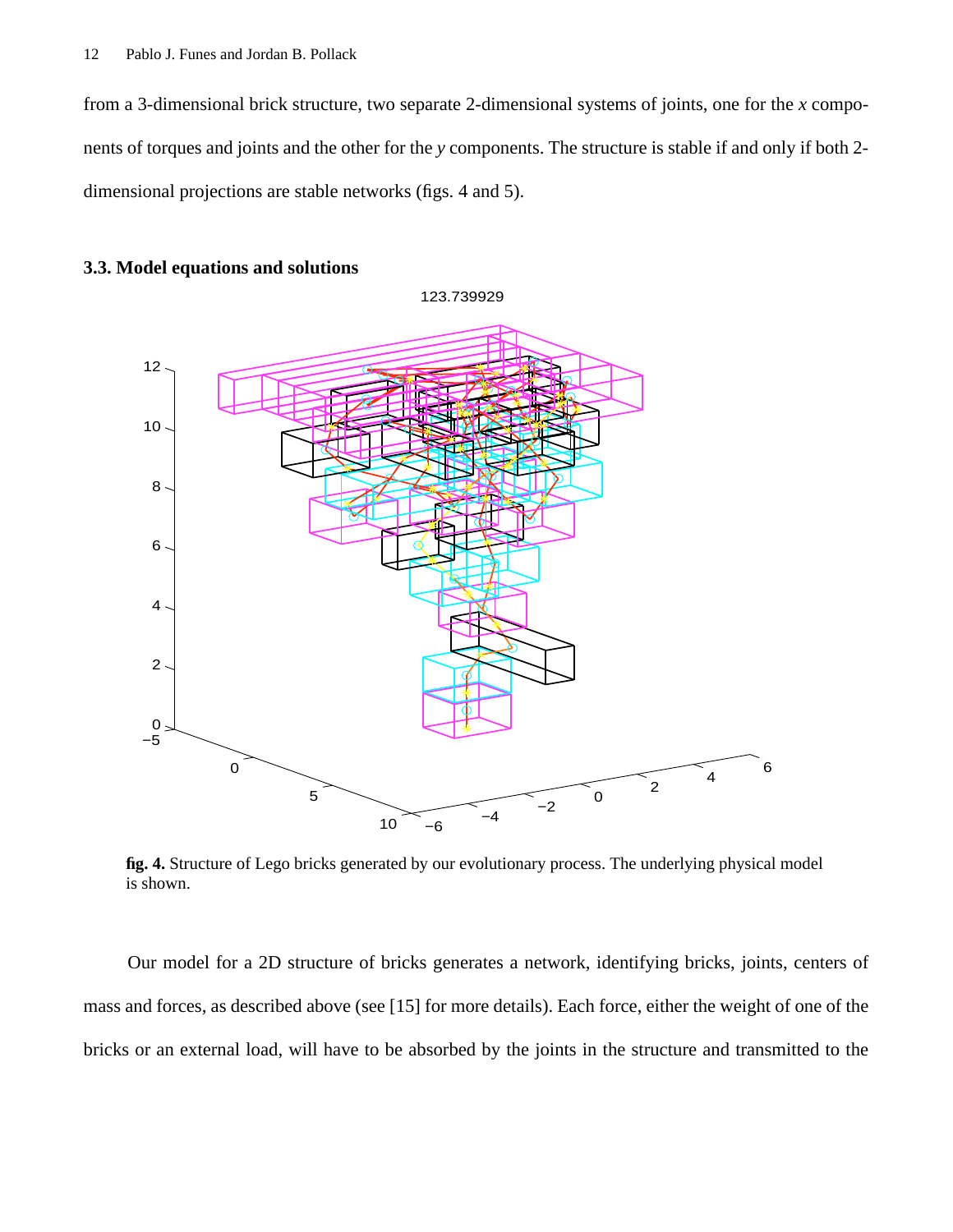ground. The torque exerted by each joint *j* must lie in the interval [- $K_j$ ,  $K_j$ ], where  $K_j$  represents its maximum capacity as deduced from table 1.

By separating each 3D joint into two orthogonal and independent 2D joints, which receive the *x* and *y* components of each force, we can project an entire 3D network model of a brick structure into two orthogonal planes, *xz* and *yz*, generating two 2D networks that can be solved separately (figs. 4 and 5). Thus the problem of solving a 3D network does not add any more complexity to the existing problem of solving 2D networks of bricks and joints.



**fig. 5.** Projecting the 3D structure of fig. 4 to the *xz* and *yz* planes two 2D networks are obtained that can be solved independently.

## **3.4. Solving 2D networks**

For each given force *F* we consider the network of all the joints in the structure as a flow network that will transmit it to the ground. Each joint *j* can support a certain fraction  $\alpha$  of such a force, given by the formula

$$
\alpha_{j, F} = \frac{K_j}{\delta(j, F) \|F\|} \tag{1}
$$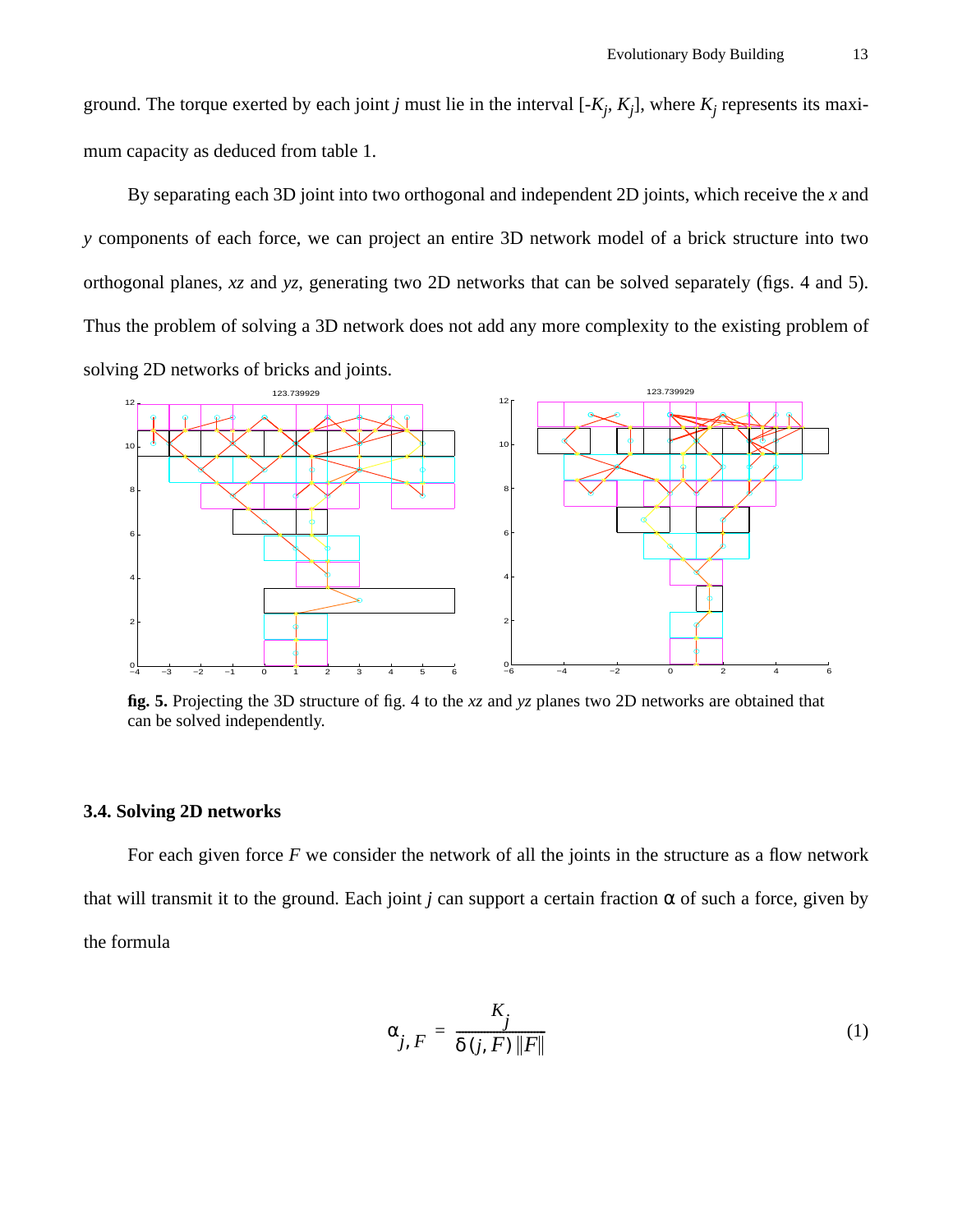where  $K_j$  is the maximum capacity of the joint,  $\delta(j, F)$  the distance between the line generated by the force vector and the joint, and  $\|F\|$  the magnitude of the force.

If one given force *F* is fixed and each joint on the graph is labeled with the corresponding  $\alpha_{i}$ according to (1), a network flow problem (NFP) [9] is obtained where the *source* is the brick to which the force is applied and the *sinks* are all the connections to the ground. Each joint links two nodes in the network and has a capacity equal to  $\alpha_{j,F}$ . A net flow  $\phi_F = 1$  represents a valid distribution of the force *F* throughout the structure.

With more than one force, a solution for the entire network can be described as a set  $\{\phi_F\}$  of flows, one for each force, all valued one. But as multiple forces acting on one joint are added, the capacity constraint needs to be enforced globally instead of locally, that is, the combined torques must be equal to or less than the capacity of the joint (eq. 2).

$$
\sum_{F} \phi_{F}(j) \delta(j, F) \|F\| \le K_{j}
$$
\n(2)

This generalized problem is not solvable by standard NFP algorithms, due to the multiplicity of the flow and the magnification of magnitudes due to the torque arm effect,  $δ$ .

Leaving aside the study of better algorithmic implementations, we are using a greedy algorithm: Forces are analyzed one at a time. Once a flow has been found for the distribution of the first one, it is fixed, and a remaining capacity for each joint (eq. 3) is computed that will produce a reduced network that must support the next force, and so on.

$$
K'_{j} = K_{j} - \phi_{F}(j) \delta(j, F) ||F|| \tag{3}
$$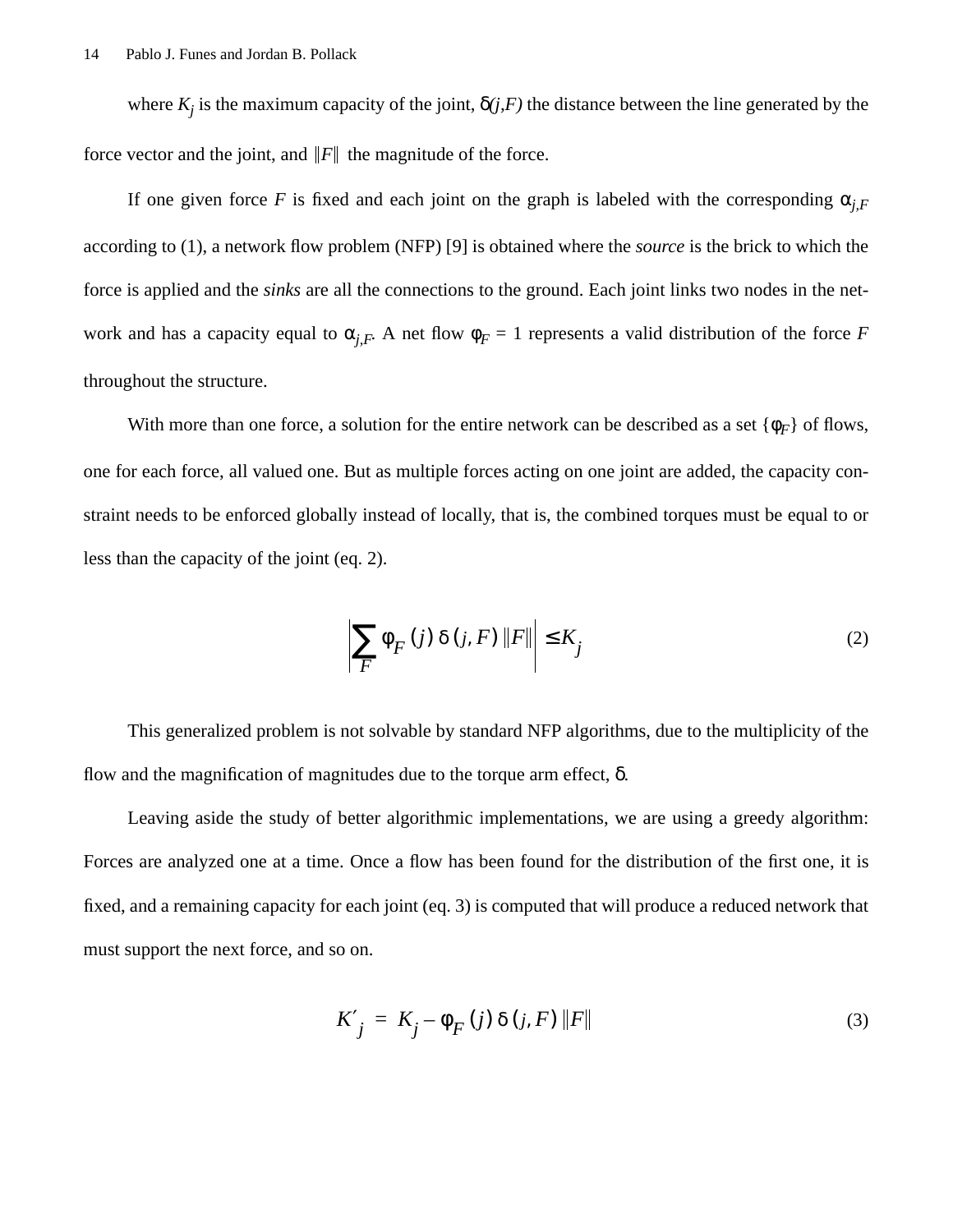It is not clear to us yet which algorithm can solve the equations and find, for a given structure and set of forces, whether or not there is a valid distribution of loads such that all forces are in equilibrium and at the same time all torques lie inside the valid intervals of the joints.

The possibility of adapting generalized versions of network flow algorithms [22, 28] to our problem remains to be explored.

# **4. Evolving Brick structures**

Our representation to perform evolutionary computation over these structures borrows the standard tree mutation and crossover operators from genetic programming (GP) [26]. We have implemented tree representations of 2D and 3D Lego structures. Each node on the tree represents a brick and has a size type parameter indicating the size of the brick and a list of descendants, which are new bricks physically attached to its parent. Each descendant node has positional parameters that describe the position of the new brick relative to the parent.

## **4.1. Coding for 2D and 3D structures**

In the first, 2D version of this work [16], each brick node had a size type parameter (4, 6, 8, 10, 12 or 16, corresponding to the Lego bricks of size 1×4 through 1×16) and four potential descendants, each one representing a new brick linked at one of its four corners (lower left, lower right, upper right, upper left). Each non-nil descendant has a 'joint size' parameter indicating the number of overlapping knobs in the union.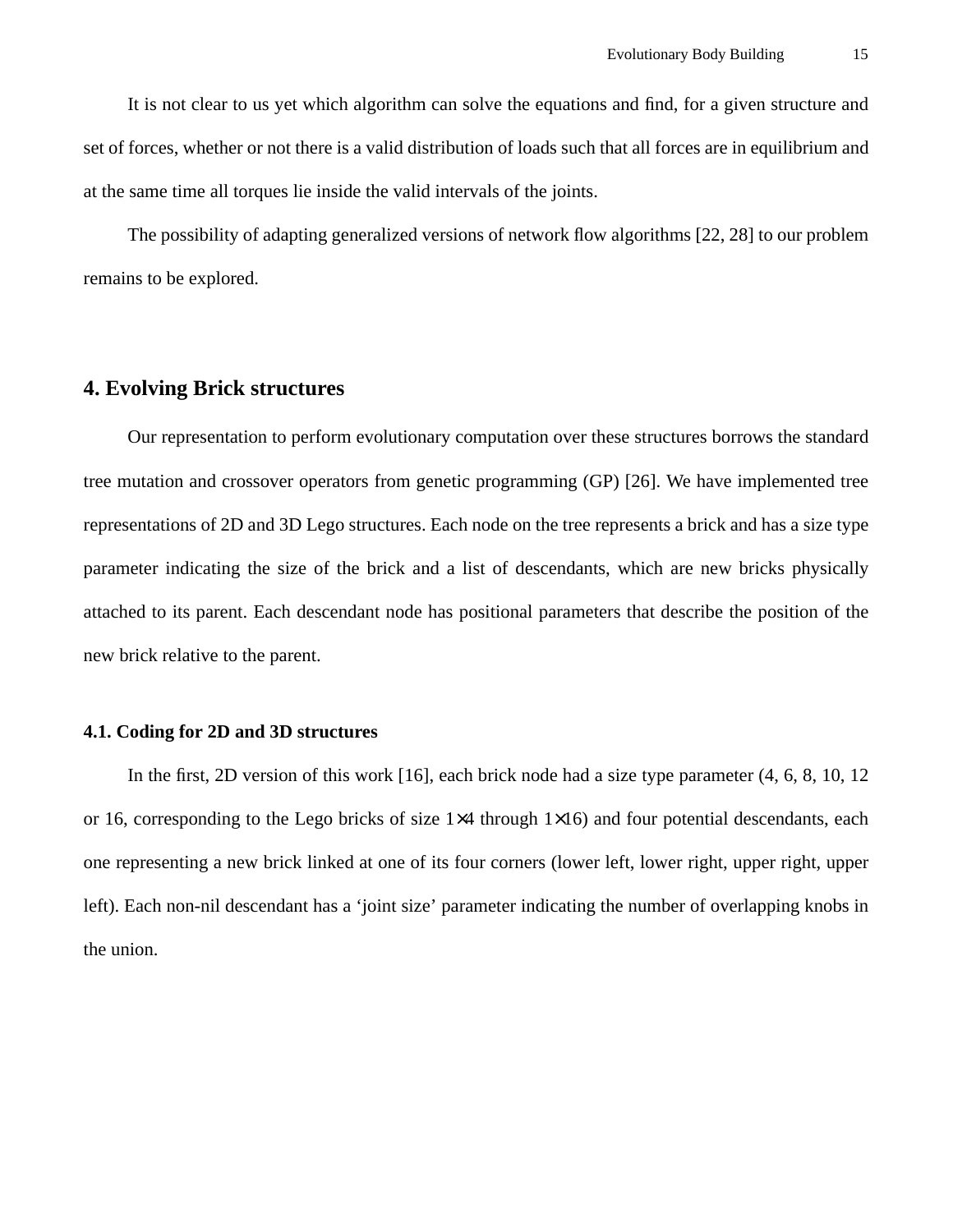

**fig. 6.** Example of 2D genetic encoding of bricks

Fig. 6 represents a 10-brick with its 4 joint sites labeled 0, 1, 2, 3, that is linked to a 6-brick by two overlapping knobs. The corresponding tree could be written in pseudo-Lisp notation as

$$
(10 \text{ nil } (2 (6 \text{ nil nil nil})) \text{ nil nil}) \tag{4}
$$

For 3D structures we add more size types to incorporate bricks other than 1×*n* (current bricks are  $1\times2$ ,  $1\times4$ ,  $1\times6$ ,  $1\times8$ ,  $1\times10$ ,  $1\times12$ ,  $1\times16$ ,  $2\times2$ , and  $2\times4$ ), and use a list of descendants, each one representing a new brick to be plugged into the parent. Each descendant brick has 3 parameters: The *(x, y, z)* coordinates of the new brick (relative to its parent, so for a descendant of an  $n \times m$  brick,  $0 \le x < n$ ,  $0 \le y < m$ and  $z \in \{-1,1\}$ ; a rotation parameter that specifies the orientation of the descendant relative to the parent (0˚, 90˚, 180˚ or 270˚), and the size of the descendant. As an example, the structure in fig. 7 can be codified as

$$
(1 \times 4 (((3,0,1) 90° (1 \times 2 (((0,0,1) 90° (1 \times 2 nil) (((1,0,1) 270° (1 \times 2 nil))))))))
$$

# **4.2. Mutation and Crossover**

Mutation operates by either random modification of a brick's parameters (size, position, orientation) or addition of a random brick.

The crossover operator involves two parent trees out of which random subtrees are selected. As in GP, the offspring generated has the first subtree removed and replaced by the second.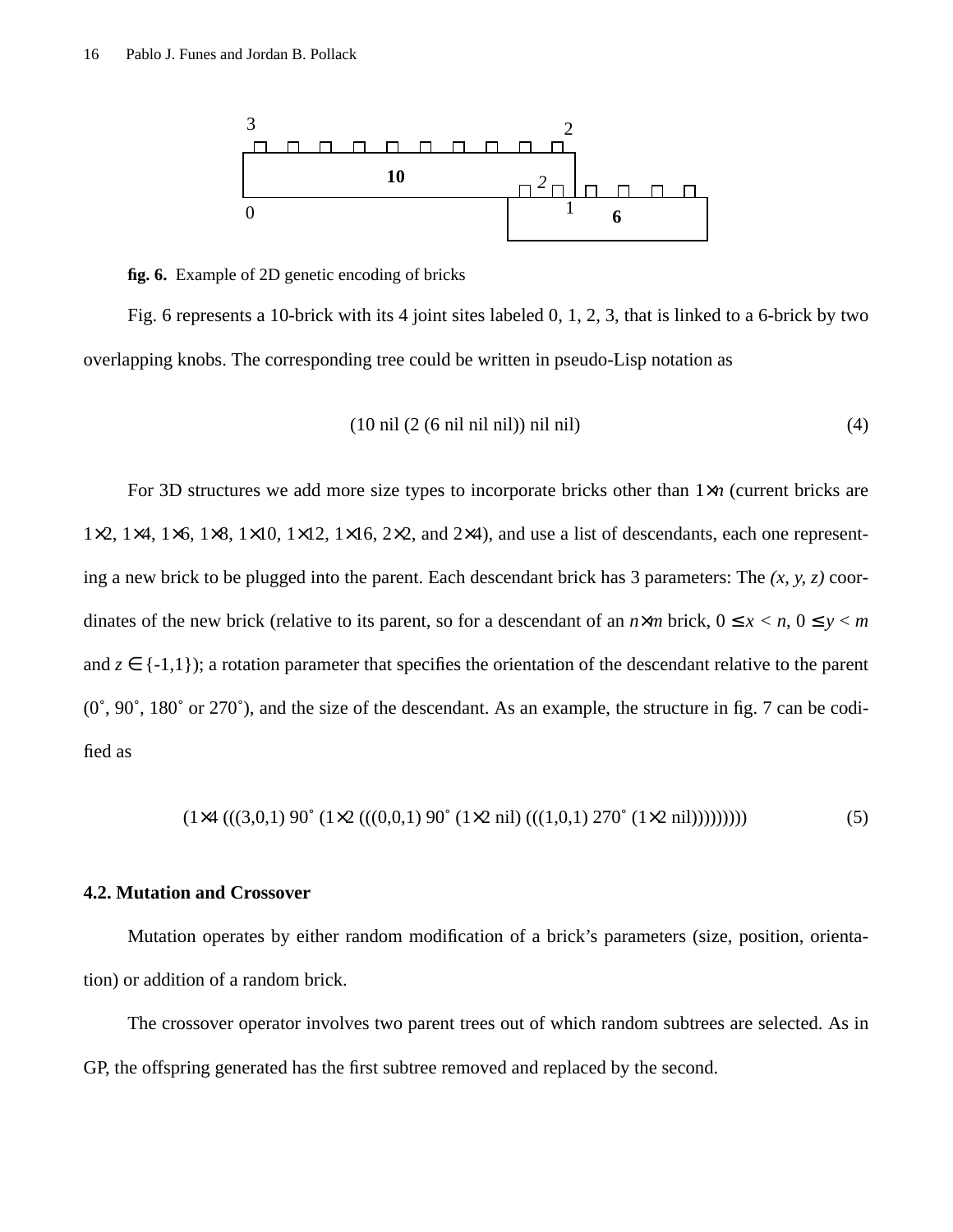

**fig. 7.** Model and tree representation for a few Lego bricks, from eq. 5.

After mutation or crossover operators are applied, a new, possibly invalid specification tree is obtained. The result is expanded one node at a time and overlapping is checked. Whenever an overlap is found the tree is pruned at that site. With this procedure, a maximum spatially valid subtree is built from a crossover or mutation. Branches that could not be expanded are discarded.

The following mutation of (5), for example, is illegal because two bricks would share the same physical space  $(z = -1)$  after the second brick means that the third one goes below it, but the first brick is already there).

$$
(1 \times 4 (((3,0,1) 90° (1 \times 2 (((0,0,-1) 90° (1 \times 2 nil)) (((1,0,1) 270° (1 \times 2 nil)))))))
$$
\n
$$
(6)
$$

The tree will be pruned then at the site, yielding just three bricks

$$
(1 \times 4 (((3,0,1) 90° (1 \times 2 (((1,0,1) 270° (1 \times 2 nil)))))))
$$
\n
$$
(7)
$$

Once a valid tree has been obtained, the physical model is constructed and the structure tested for stress stability. Fitness is evaluated and the new individual is added to the population.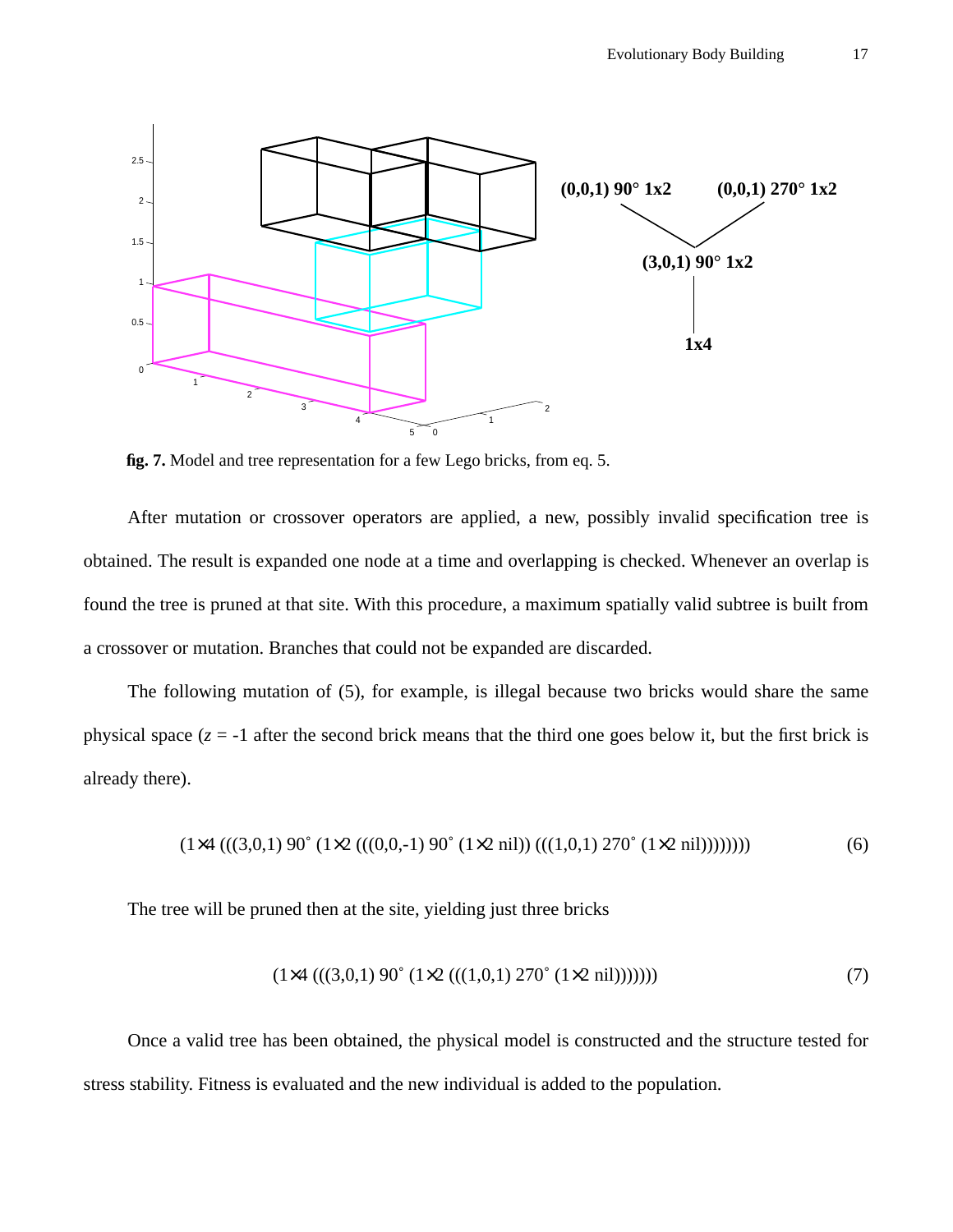#### **4.3. Evolutionary Algorithm**

We use a straightforward steady-state genetic algorithm, initialized with a population of one single

brick. Through mutation and crossover, a population of 1000 individuals is generated and then evolved:

```
1. While maximum fitness < Target fitness
```
- 2. Do Randomly select mutation or crossover.
- 3. Select 1 (for mutation) or 2 (for crossover) random individual(s) with fitness proportional probability.
- 4. Apply mutation or crossover operator
- 5. Generate physical model and test for gravitational load
- 6. If the new model will support its own weight
- 7. Then replace a random individual with it (chosen with inverse fitness proportional probability).

# **5. Results**

## **5.1. Evolving two-dimensional Lego structures**

#### *Reaching a target point: Bridges and Scaffolds*

In our first experiments we conceived a Lego plate affixed to a table (fig. 8) and evolved 2D structures to reach a target point, using as fitness function a normalized distance to the target point,

$$
Nd(S, T) = 1 - \frac{d(S, T)}{d(0, T)}
$$
\n(8)

(where *S* is the structure, *T* the target point and *d* the euclidean distance).

With a target point *T* located horizontally and away from the plate we generated a 'Lego Bridge' (figs. 2 and 9), moving *T* to a remote position we obtained the 'long bridge' (fig 10), and putting *T* below we generated a descending structure, a 'scaffold' (fig 11).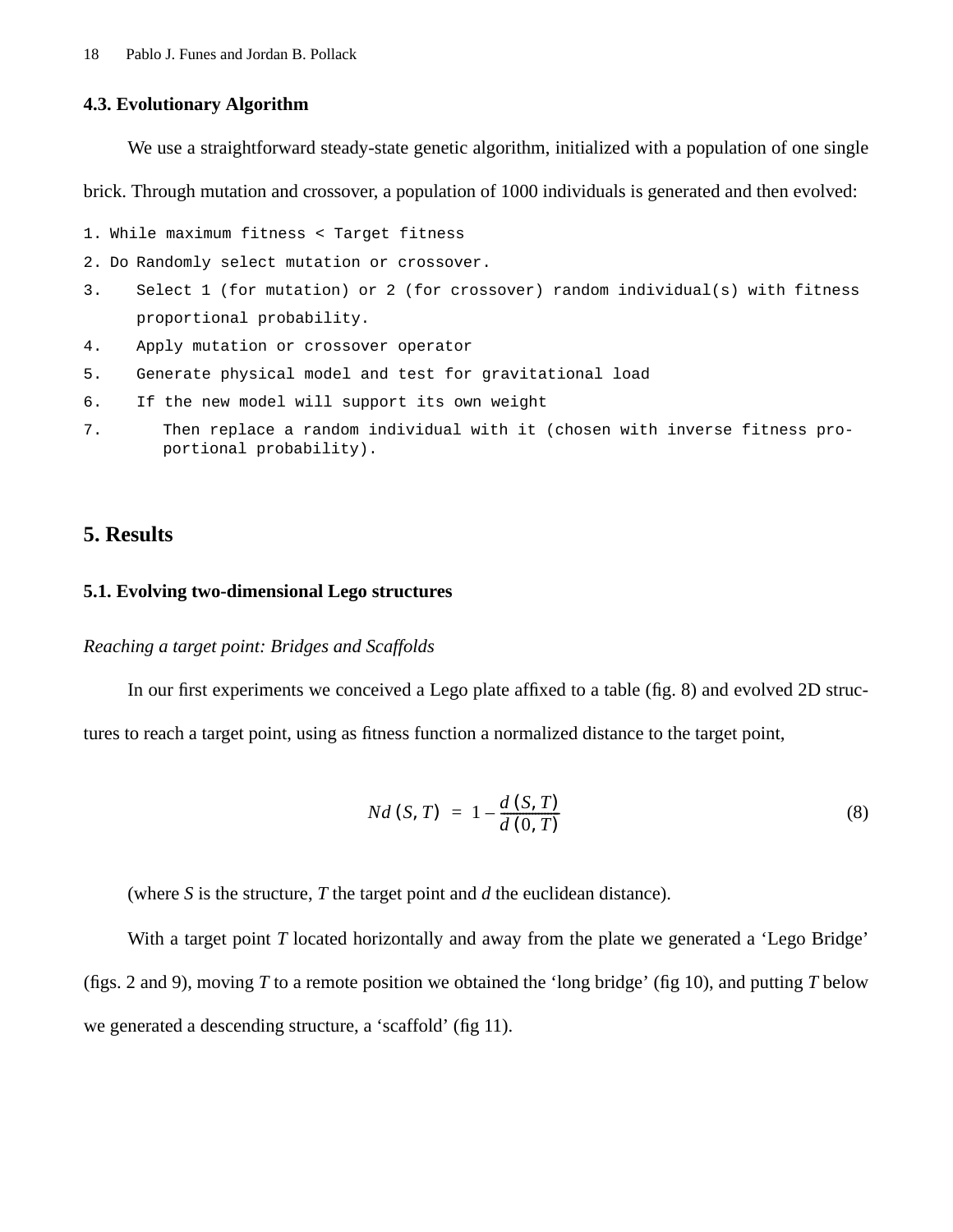

**fig. 8.** Basic setup: The structure starts on a Lego plate affixed to a table and has to reach a target point supporting its own weight.



**fig. 9.** The 'Lego bridge' defined by the scheme of fig. 2, built on our lab table.

# *External Loads: Horizontal crane arm*

With a two-step fitness function that gives one point for reaching a target point as in (8) and, if reached, additional points for supporting an external weight hanging from the last brick, we evolved a crane arm as in fig. 12.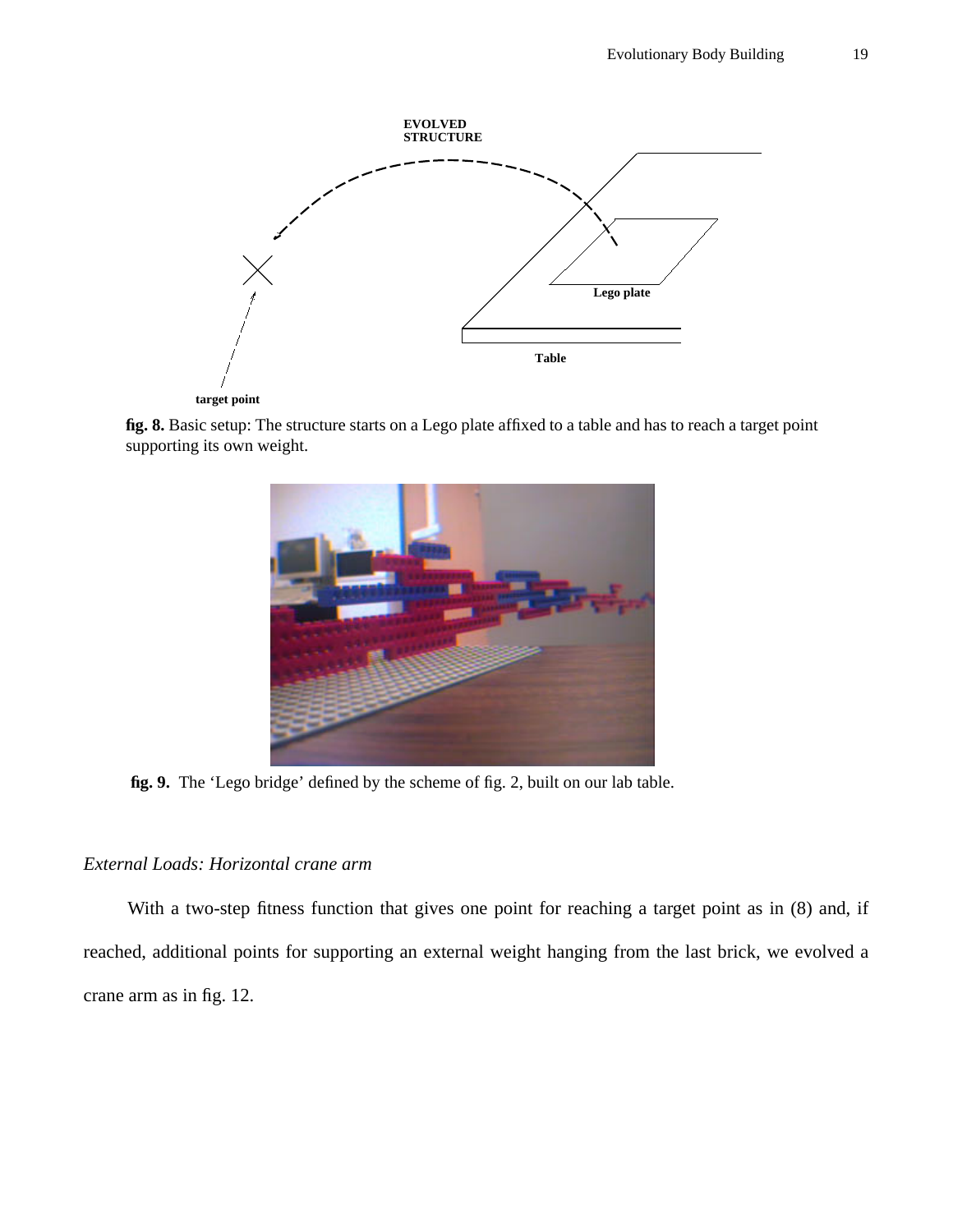

**fig. 10.** Long Bridge



**fig. 11.** Scaffold.

Since our algorithm gives a yes/no answer for the stability of a structure, we add the weight in small increments and test repeatedly to create a fitness function in this case. For example, for a target load *m* we can use the following fitness function

```
1. For i=1 to 100
2. Add a weight m/100 to the structure at T
3. If the structure does not resist, return (i-1)/100
4. return 1.0
```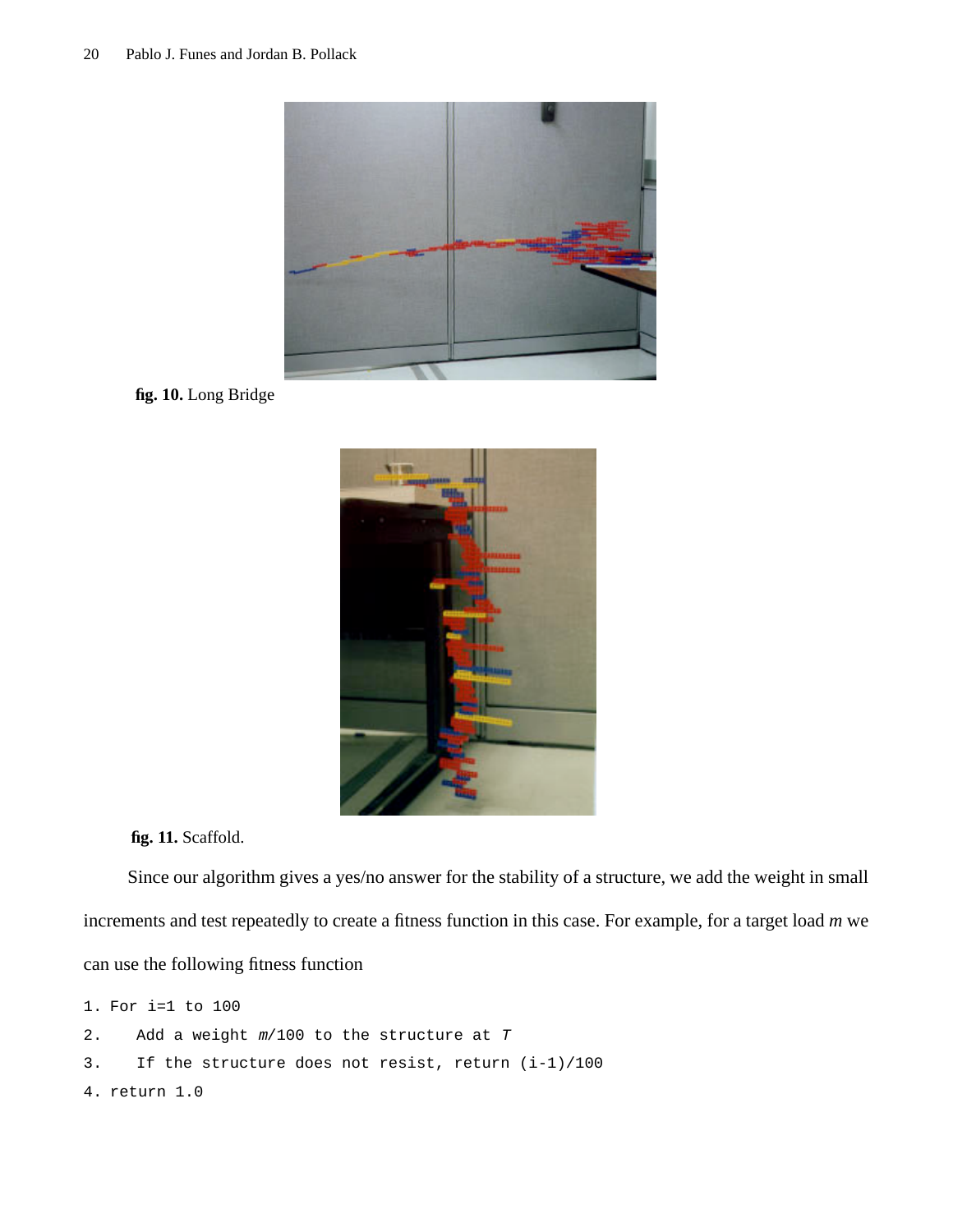

**fig. 12.** Crane with evolved horizontal crane arm.

## *Constraining the space: Diagonal crane arm*

For a different type of crane we constrained the space where bricks can be located to the diagonal subspace  $\{-x \leq y\}$  only. In order to evolve a crane arm that would support a weight of 250g we wrote a fitness function whose value would be the fraction of 250g supported times the length of the arm along the *x* axis. Since no bricks can be placed below the diagonal, the resulting arm goes diagonally up and away (fig. 13).

In an intermediate generation, we observe a "convergent" evolution of a counterbalancing structure (also found in the bridge examples). But later in the same run, the configuration touched down, forming a triangle which afforded a stronger structure. These observed features, the counterbalance and triangle, which are recognizable by humans as "design elements" are simply emergent higher level phenomena which are discovered and exploited by evolution inside this physics simulator, much as the nonlinear circuitry was exploited in evolutionary hardware [38].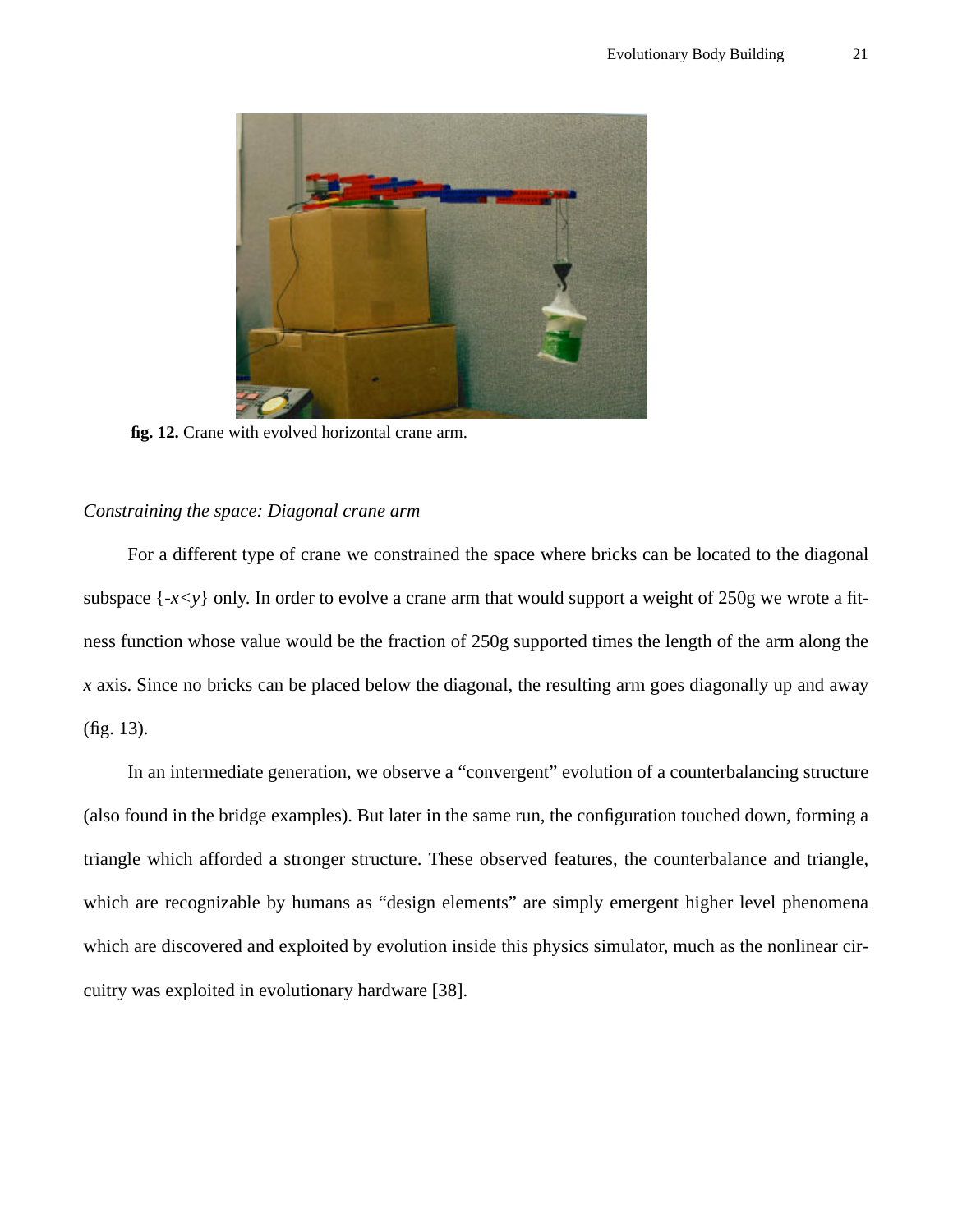

**fig. 13.** Crane with a diagonal crane arm: intermediate (left) and final (right) stages.

## *Optimization*

A comment that we often receive is that our final structures are not optimized: they contain useless bricks that do not serve any apparent purpose. Of course, these irregularities are useful during the search process. Since we are not rewarding nor punishing for the number of bricks used, the evolutionary search will freely generate variations with different numbers of bricks. All of them are potentially useful in the process of finding new combinations with higher fitness.

In a new run of the diagonal crane arm experiment, we added a little reward for lightness, inversely proportional to the number of bricks, but three orders of magnitude smaller than the raw fitness function. Fig. 14 shows two solutions for a crane arm the same length (a fitness value of 24). The structure on the right has a bigger premium, so we will prefer it.

Because we are willing to sacrifice everything else for the length of the arm, the fitness weight of the 'simplicity' factor has to be very small compared with the raw fitness measure (arm length). Among cranes of the same size and resistance, however, we prefer those with a smaller number of bricks. The evolutionary process is not biased against heavier versions of the crane; it just detects the simpler ones. In the example shown in fig 14, fitness values of 24.0029 and 24.0040 have nearly identical chances of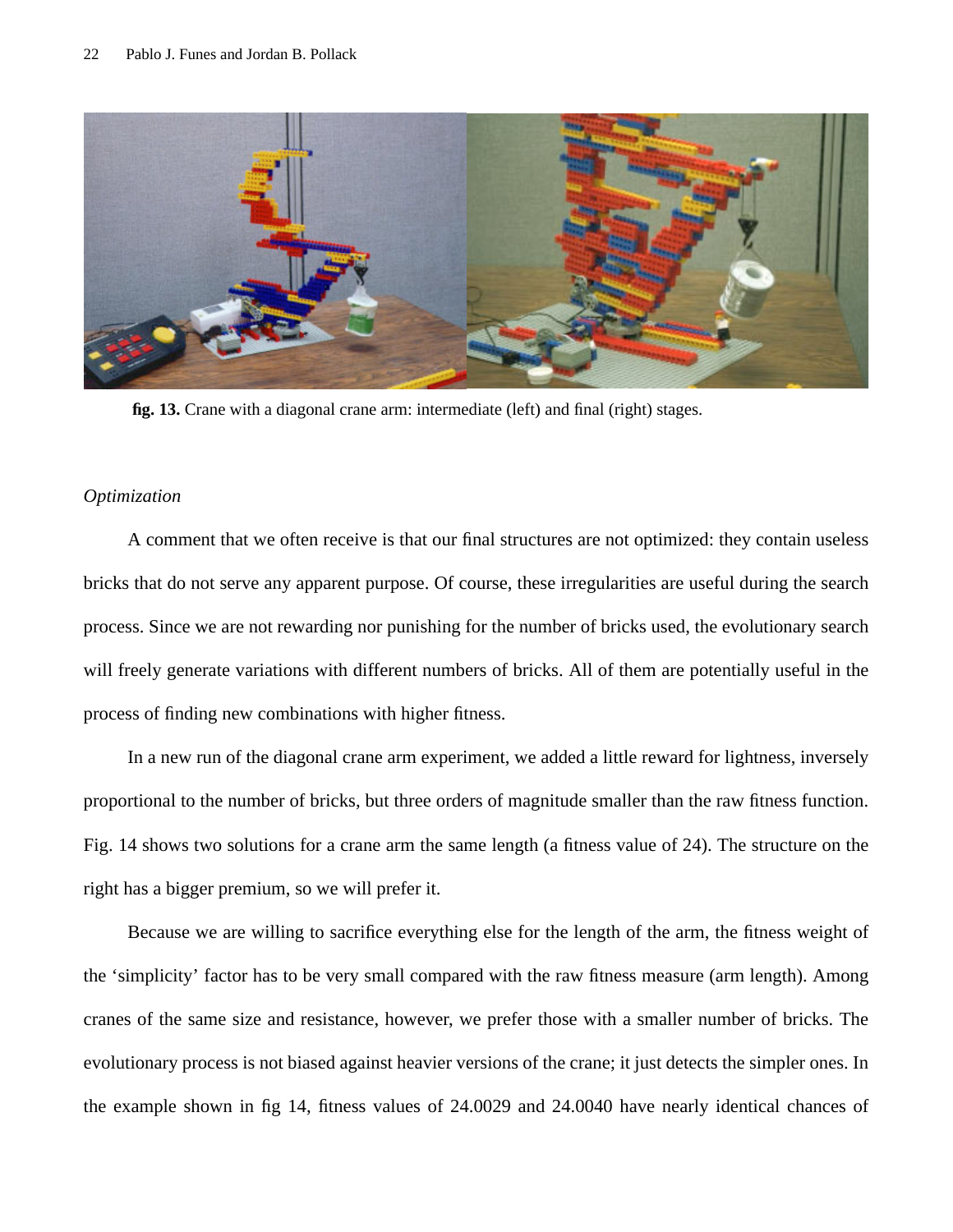being selected in a fitness proportional selection scheme. But among otherwise identical cranes, the premium for optimality allows us to keep the one that is cleanest.



**fig. 14.** Optimization: Among several structures found with a raw fitness of 24, a small premium in the fitness function allows us to choose the one that uses less bricks (right). [Note that the tall column on the right cannot be eliminated because it acts as a counterbalance for the load that will be placed at the left tip of the crane].

# **5.2. Evolving three-dimensional Lego structures**

# *First project: a Lego table*

We have run our first experiments in evolution of 3D Lego. Our initial project is a 'table'. We start with a fixed plate as in fig. 8, and want to obtain a table 10 bricks tall, with a support surface of 9×9 and capable of supporting a weight of 50 grams anywhere. There are four objectives to fulfill:

- 1. The height of the structure must be as required.
- 2. The surface most cover the target area.
- 3. The desired weight has to be supported all over the surface.
- 4. All other conditions met, a minimal number of bricks should be used.

To cover all the objectives we wrote a step fitness function that gives between 1 and 2 points for the first objective partially fulfilled, between 2 and 3 for the first objective completed and partial satisfaction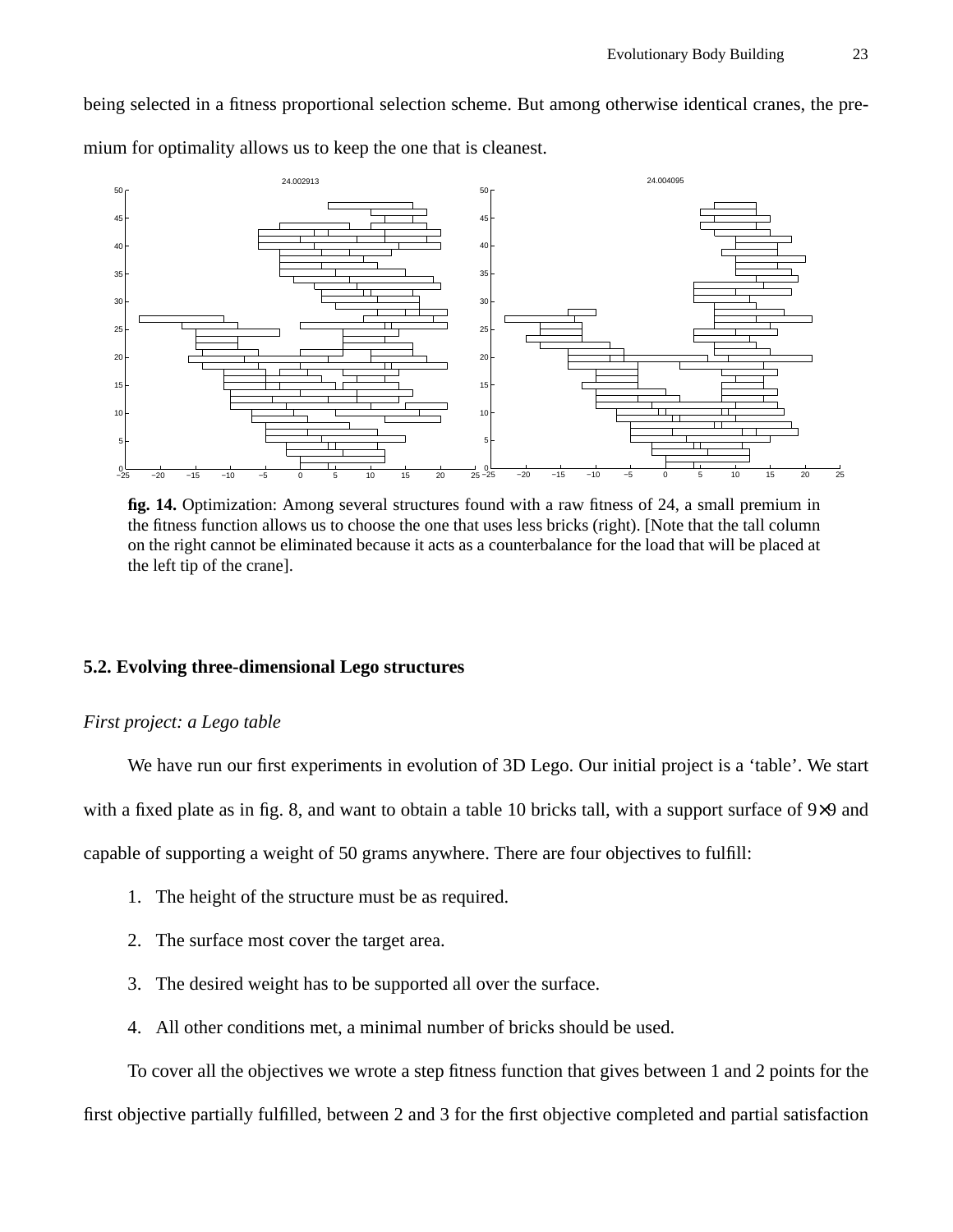of the second, and so on. With this setup, the algorithm builds upward first, then broadens to cover the surface, later secures that all points of the surface support a load of 50g and finally tries to reduce the number of bricks to a minimum.

One of the solutions we obtained is shown in figs. 4 and 5, and a picture of the Lego table built in fig. 15.



**fig. 15.** Lego table as specified by the diagram of fig. 4, holding a 50g weight.

# *Problems defining the fitness function*

A first attempt to evolve a table failed to satisfy objective 2 (covering the entire surface). The reasons for this failure require further investigation. One problem with our representation is that the distance between genotype and phenotype is big: most mutations are too radical. Also, not having 1×1 bricks complicates matters (our current set of Lego does not include those). Finally, there is little selective pressure as fitness values between 1.9 and 2.0 are nearly identically selected. The raw value in the range [1, 5] was expanded by an exponential function to add selective pressure (so for example the fitness value of 123.74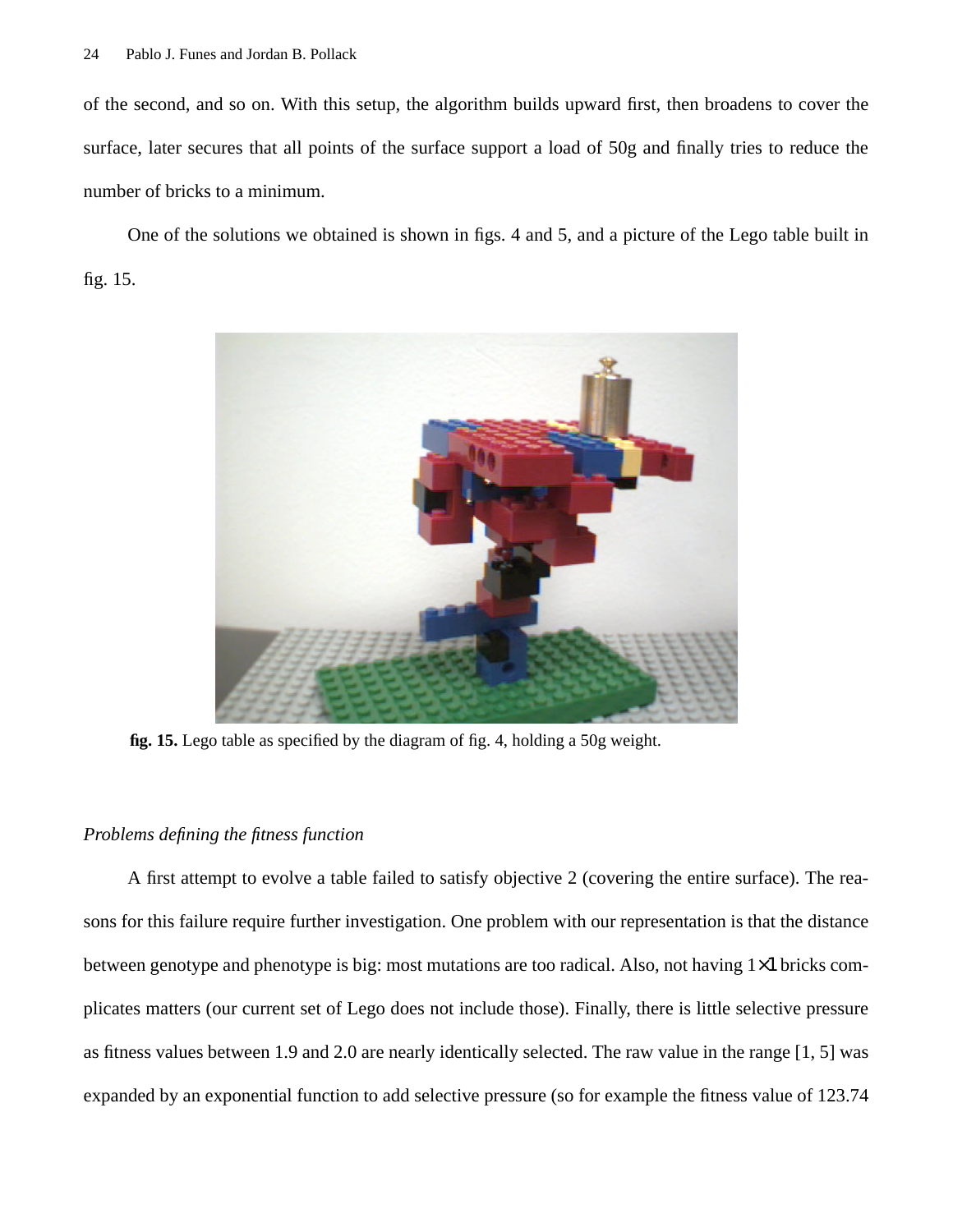in fig. 4 corresponds to a raw fitness of 4.8), but this did not solve the problem of full coverage. For the successful run pictured above the coverage objective was redefined as 'covering at least 96% of the target area'.

The use of stepped fitness functions might not be ideal; Pareto optimality aware GA techniques [18, ch. 5] should improve performance in multiobjective problems such as this one.

## **6. Discussion and future research directions**

With a model based on one simple, intuitive principle — maximum torque — we obtained a fast and cheap way to simulate a variety of brick structures. One line of future work deals with extensions to this simulator. On one hand, the greedy algorithm is not a universal solution for the equations of the model, and further study should reveal more efficient techniques for this particular problem. On the other, extensions to cover more physical features, dynamics to begin with, will open the door to evolving moving robots for real-world environments.

# **6.1. Limitations of modelling**

The properties of bricks are variable. Differences in construction, age, dirt, temperature, humidity and other unpredictable factors produce seemingly random variations when their behavior is measured. These factors had to be considered in order to have buildable results. As mentioned, we have accounted for this problem using a 'safety margin' of 20%. This means that our model actually assigns 20% less resistance to all the joints involved. Any model for modular structures will have to incorporate safety margins to compensate for the random variability of the generic properties of the average brick, but the value of 20% was set intuitively and may require further study, especially as our structures scale up in size and complexity.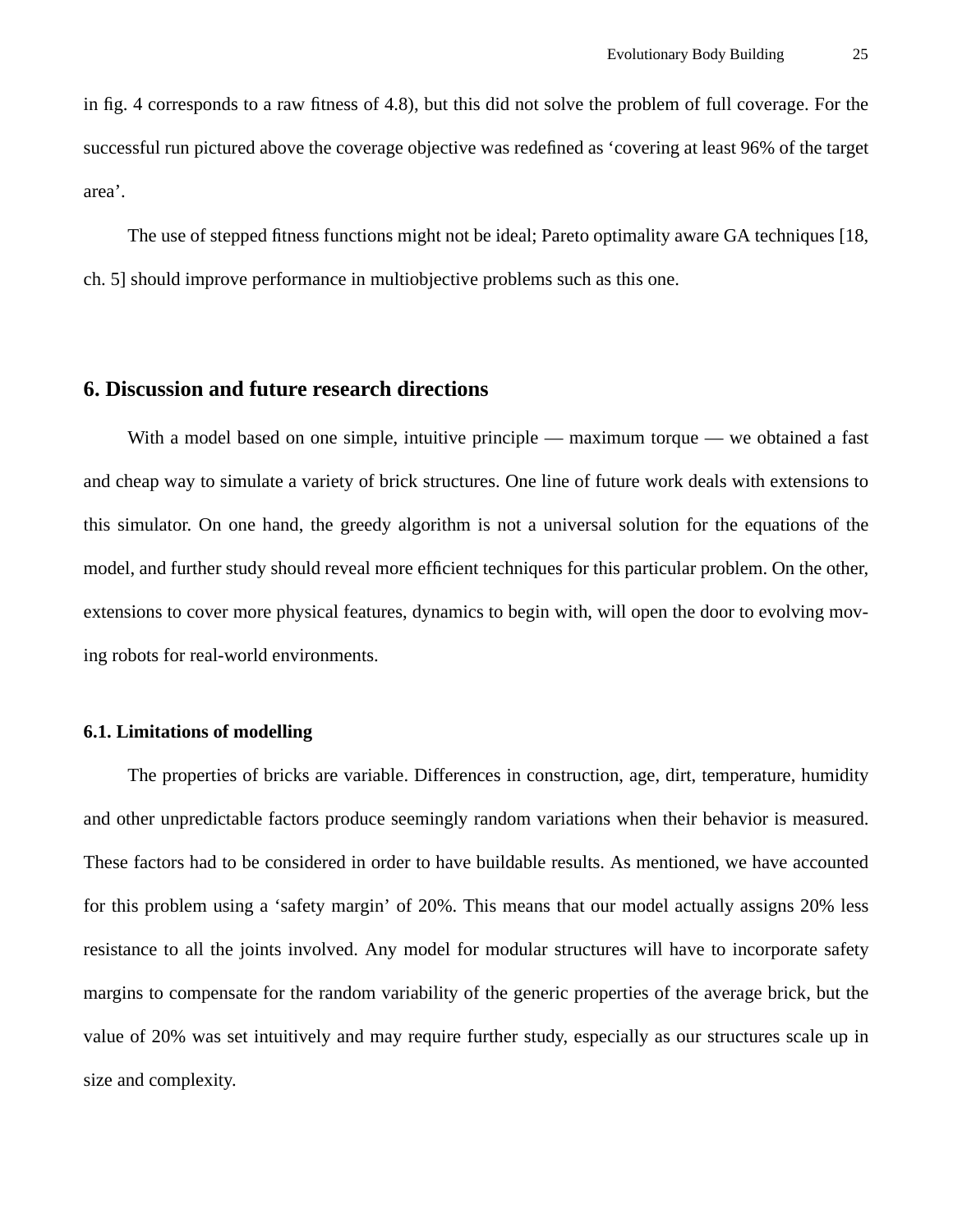Engineers have known for a long time the need for safety margins. Evolutionary roboticists have found similar unpredictabilities when attempting to simulate the environment for a real robot [24, 30]. This has led to the incorporation of random noise in the simulators in order to generate robust behaviors suitable to be transferred to the real world. Noise and safety margins are fundamental principles for simulation because they allow the evolution of robust, buildable mechanisms.

## **6.2. Modular and Reconfigurable Robotics**

Different groups are studying the idea of modifiable robots, built from one or a few types of elementary modules and — sometimes — with the ability to dynamically reconfigure themselves [14, 40, 32, 6]. Chirikjian's group, for example, is aiming at developing cellular 'metamorphic' robots that actuate by reshaping and displacing its robotic units [32]. As mechatronics advance, we believe it will be possible to combine cellular robotics components with corresponding simulators to produce complex, evolutionary adapted robots.

## **6.3. Movement Planning as Evolution?**

Evolutionary algorithms solve a problem by maintaining a population of variant partial solutions and applying recombination operators to them. Those operators can be considered valid, or available operations in a space of configurations. Our brick structures algorithms are solving problems of spatial arrangement, subject to buildability restrictions, starting from a known initial configuration and advancing, one step at a time, by legal transformations. The simulation enforces that each step is physically correct.

The implication is that the succession of genetic transformations that yield to a final stage can be considered a plan. Problems of planning for spatial arrangement are classic in AI [11]. One plausible future application of structural evolutionary algorithms is to adapt the recombination operations to reflect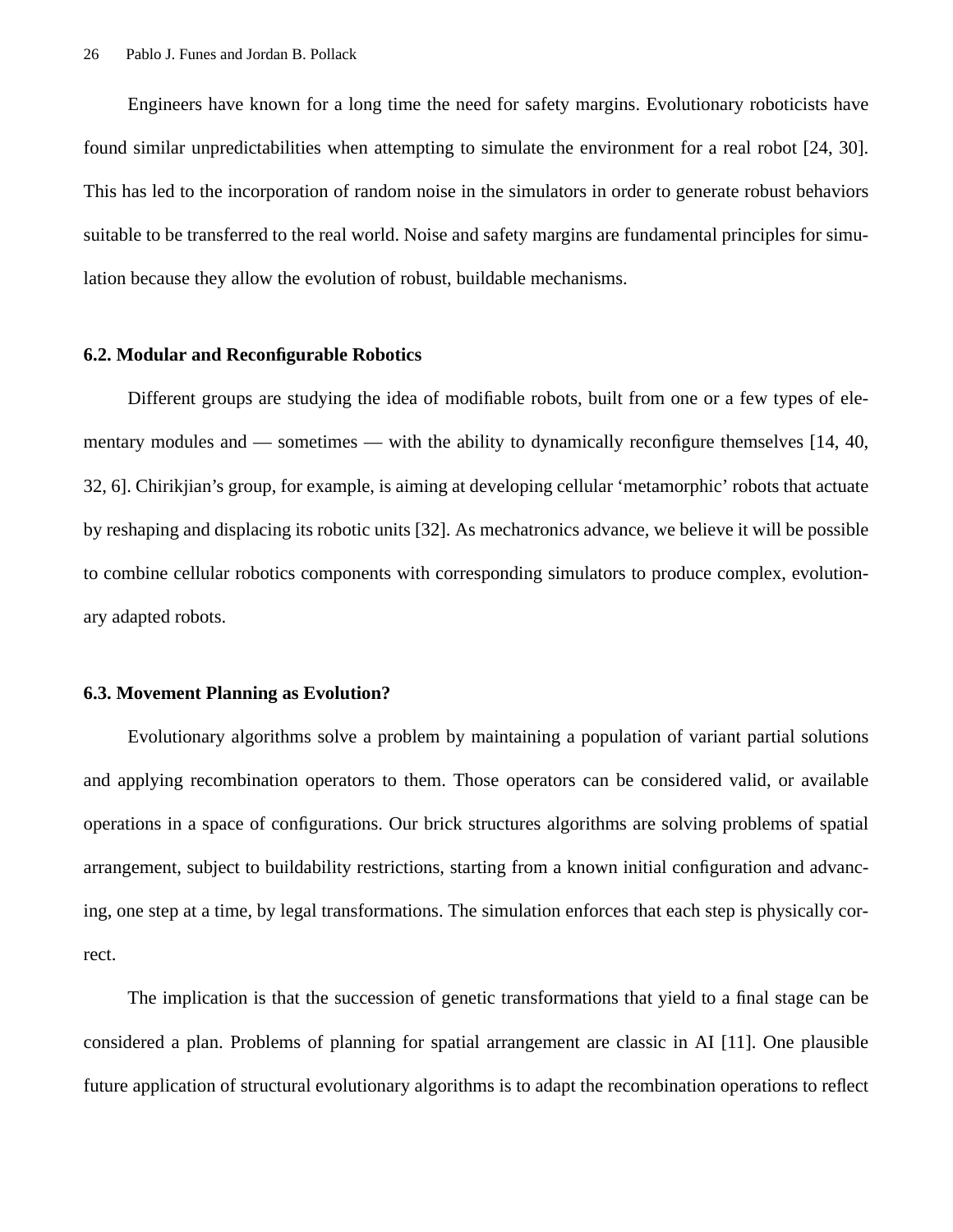valid reconfigurations of a modular metamorphic robot. Problems of robot locomotion for example could be solved by evolving a plan for the desired final configuration from the starting one.

## **6.4. Cellular and Modularity-Sensitive Representations**

The problem of neural network representations for evolution of recurrent networks is similar to our problem of encoding brick structures. From early naive representations the concept of 'developmental' or 'cellular' grammatical encodings emerged [2, 25, 19]. They increase the efficiency of the GA by reducing the search space, eliminating redundancies and meaningless codes, and providing meaningful recombination operators.

We think that such advanced representation techniques have to be adapted to evolution of modular structures in order to empower the GA with topological encodings that translate the genetic space smoothly into the space of virtual objects.

There have been studies of modularity in recurrent neural net representations [20, 1], aiming to improve the GA with automatic creation of libraries of reusable subcomponents. Structural representations should ultimately aim at the same objective: Finding useful complex blocks and incorporating them in the making of large structures with inherent modularities.

Finally, more advanced GA techniques such as multiobjective optimization, speciation, automatic functional decomposition or landscape models [18, 10], may improve over the performance of our basic steady-state GA.

# **7. Conclusions**

In machine learning and artificial evolution systems, the more interesting results, such as Sims' creatures or expert backgammon players, are due more to elements of the learning environment than to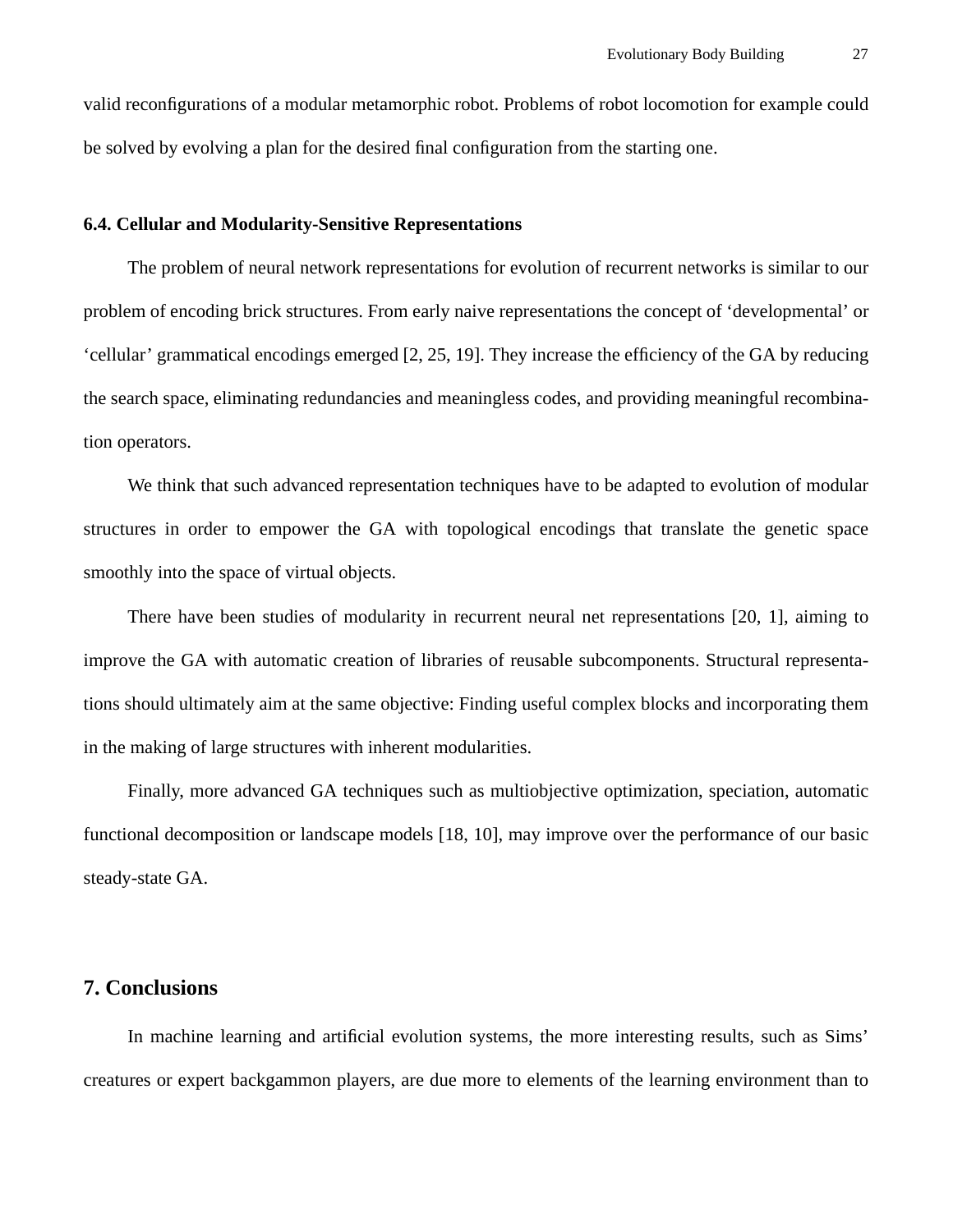any sophistication in the learning algorithm itself [37, 33]. By keeping inductive biases and *ad hoc* ingredients to a minimum, we have demonstrated that interesting real-world behavior can come from a simple virtual model of physics and a basic adaptive algorithm.

We have shown that the use of modular building elements with predictable — within an error margin — properties allows evolutionary algorithms to manipulate physical entities in simulation in ways similar to what we have seen, for example, in the case of robot control architectures. The bits in artificial chromosomes are capable of representing the building blocks of complete modular structures.

Our results demonstrate that a simulator for the physics of modular objects can be used in an evolutionary computation, and then the objects can be built. This is different from evolving controllers for existing hardware. Many traditional robot engineering projects view the construction of a physical plant, like an articulated humanoid body, to be the key achievement, leaving the "coding" to mere programmers as an afterthought. In nature, the brain for a body and the body for a brain are exquisitely intertwined and co-adapted. Our work is a step along the way to the full co-evolution of morphology and behavior we believe is necessary for the development of robots and brains with higher complexity than humans can engineer.

# **8. References**

- [1] Angeline, P. J. & Pollack, J. B. (1994). Coevolving High-Level Representations. In C. Langton (ed.) *Artificial life III.* Addison-Wesley, Reading, Mass. pp. 55-71.
- [2] Belew, R. K., McInerney, J. and Schraudolf, N. (1990) Evolving Networks, Using the Genetic Algorithm with Connectionist Learning. Technical Report CSE-CS-174, UCSD.
- [3] Bentley, P. J. (1996) *Generic Evolutionary Design of Solid Objects using a Genetic Algorithm.* Ph.D. thesis, Division of Computing and Control Systems, School of Engineering, The University of Huddersfield.
- [4] Brooks, R. A. (1990) Elephants Don't Play Chess, in *Robotics and Autonomous Systems* 6, 3-15.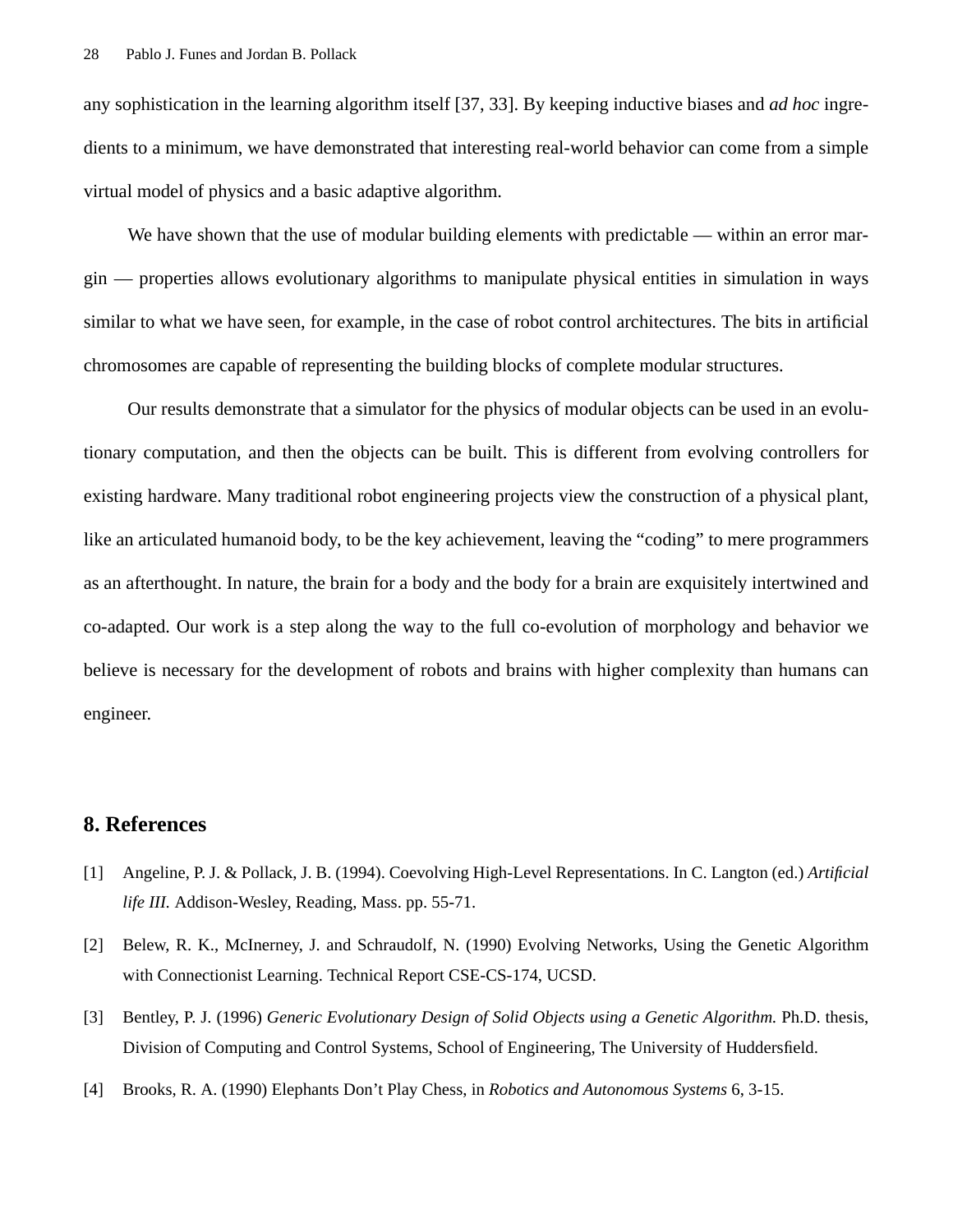- [5] Chapman, C. D., Saitou, K. and Jakiela, M. J. (1993) Genetic Algorithms as an Approach to Configuration and Topology Design, in Gilmore, B. (ed) *Advances in design automation, 1993*. American Society of Mechanical Engineers (ASME), series DE, vol 65:1. New York. pp. 485-498.
- [6] Chen, I. and Burdick J.W. (1993). Enumerating the Non-Isomorphic Assembly Configurations of Modular Robotic Systems. In *Proceedings of the 1993 IEEE/RSJ International Conference on Intelligent Robots and Systems: Intelligent Robots for Flexibility*. Institute of Electrical and Electronics Engineers. New York. pp. 1985-1992.
- [7] Cliff, D., Husbands, P.and Harvey, I. (1992) Analysis of Evolved Sensory-Motor Controllers. Technical Report CSRP 264, University of Sussex School of Cognitive and Computing Sciences.
- [8] Cliff, D. and Noble, J. (1997) Knowledge-Based Vision and Simple Visual Machines. *Philosophical Transactions of the Royal Society of London: Series B 352*. pp. 1165-1175
- [9] Cormen, T. H., Leiserson, C. E. and Rivest, R. L. (1989)*. Introduction to Algorithms*. MIT press McGraw Hill, Cambridge Mass - London.
- [10] Darwen, P. J. (1996) *Co-evolutionary Learning by Automatic Modularisation with Speciation*. Ph.D. Thesis, University of New South Wales, 1996.
- [11] Fahlman, S. E. (1974) A Planning System for Robot Construction Tasks. *Artificial Intelligence* 5. pp. 1-49.
- [12] Floreano, D. and Mondada, F. (1996). Evolution of Homing Navigation in a Real Mobile Robot. *IEEE Transactions on Systems, Man, and Cybernetics--Part B: Cybernetics*, 26(3), 396-407.
- [13] Forbus, K. (1984). Qualitative process theory. In *Artificial Intelligence* 24, 85-168.
- [14] Fukuda, T. and Kawauchi, Y. (1990) Cellular Robotic System (CEBOT) as One of the Realization of Selforganizing Intelligent Universal Manipulator. In *Proceedings of the 1990 IEEE International Conference on Robotics and Automation.* IEEE Computer Society Press, Los Alamitos, Calif. pp. 662-667.
- [15] Funes, P. and Pollack, J. (1998). Componential Structural Simulator. Brandeis University Computer Science Technical Report CS-98-198.
- [16] Funes, P. and Pollack, J. (1997). Computer Evolution of Buildable Objects. *Fourth European Conference on Artificial Life.* P. Husbands and I. Harvey, eds., MIT Press. pp 358-367.
- [17] Gardin, F. and Meltzer, B. (1989). Analogical Representations of Naive Physics. *Artificial Intelligcence* 38, pp 139-159.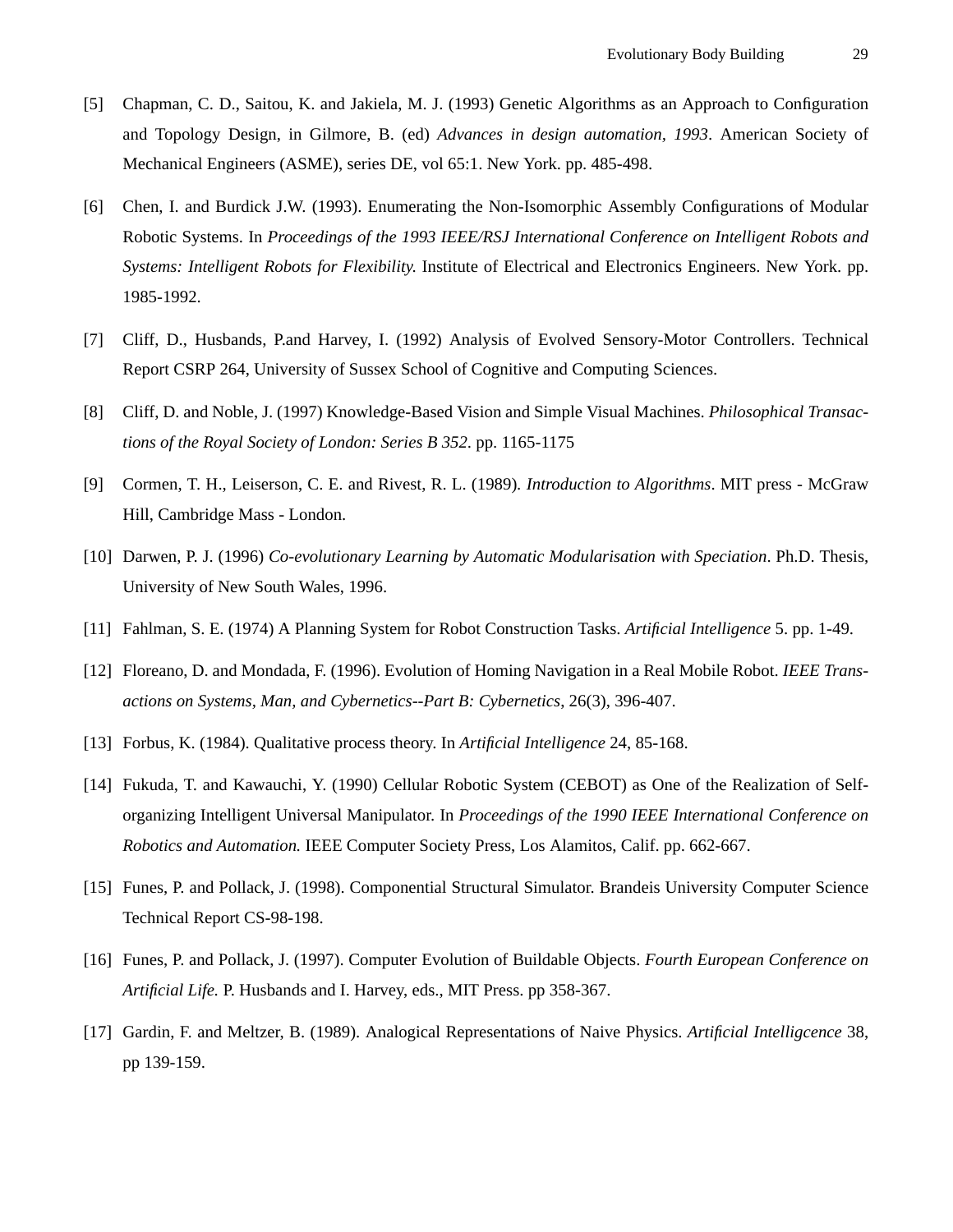- [18] Goldberg, David E. (1989). *Genetic Algorithms in Search, Optimization, and Machine Learning.* Addison-Wesley.
- [19] Gruau, F. (1992) Cellular Encoding of Genetic Neural Networks. Technical Report 92.21, Laboratoire de l'Informatique du Parallélisme, Ecole Normale Supérieure de Lyon.
- [20] Gruau, F. (1993) Genetic Synthesis of Modular Neural Networks. In Forrest, S. (ed.) *Proceedings of the Fifth International Conference on Genetic Algorithms*, Morgan-Kaufman, San Mateo, Calif. pp 318-325.
- [21] Hornby, G. and Pollack, J. (1998) Personal Communication.
- [22] Iusem, A. and Zenios, S. (1995). Interval Underrelaxed Bregman's method with an application. In *Optimization*, vol. 35, iss. 3, p. 227.
- [23] Jakobi, N. (1997) Half-baked, Ad-hoc and Noisy: Minimal Simulations for Evolutionary Robotics. In *Fourth European Conference on Artificial Life.* P. Husbands and I. Harvey, eds., MIT Press. pp 348-357
- [24] Jakobi, N., Husbands, P. and Harvey, I. (1995). Noise and the Reality Gap: The use of Simulation in Evolutionary Robotics, in *Advances in Artificial Life: Proceedings of the 3rd European Conference on Artificial Life,* Moran, F., Moreno, A., Merelo, J., Chacon, P. (eds.) Springer-Verlag, Lecture Notes in Artificial Intelligence 929. Berlin - New York. pp. 704-720.
- [25] Kitano, H. (1990) Designing Neural Network Using Genetic Algorithm with Graph Generation System. *Complex Systems 4*. pp. 461-476.
- [26] Koza, John R. (1992). *Genetic Programming: On the Programming of Computers by Means of Natural Selection*. Cambridge, MA: The MIT Press.
- [27] Lee, W., Hallam, J. and Lund, H. (1996). A Hybrid GP/GA Approach for Co-evolving Controllers and Robot Bodies to Achieve Fitness-Specified Tasks. In *Proceedings of IEEE 3rd International Conference on Evolutionary Computation*. IEEE Press, Piscataway, N.J. pp. 384-389.
- [28] Leighton, T., Makedon, F., Plotkin, S., Stein, C., Tardos, E. and Tragoudas, S. (1995). Fast Approximation Algorithms for Muticommodity Flow Problems. *Journal of Computer and System Sciences* 50. p. 228-243.
- [29] Lund, H., Hallam, J and Lee, W. (1997). Evolving Robot Morphology. Invited paper in *Proceedings of IEEE Fourth International Conference on Evolutionary Computation.* IEEE Press, Piscataway NJ. pp 197-202.
- [30] Mataric, M and Cliff, D. (1996). Challenges In Evolving Controllers for Physical Robots. In *Evolutionary Robotics*, special issue of *Robotics and Autonomous Systems*, Vol. 19, No. 1. 67-83.